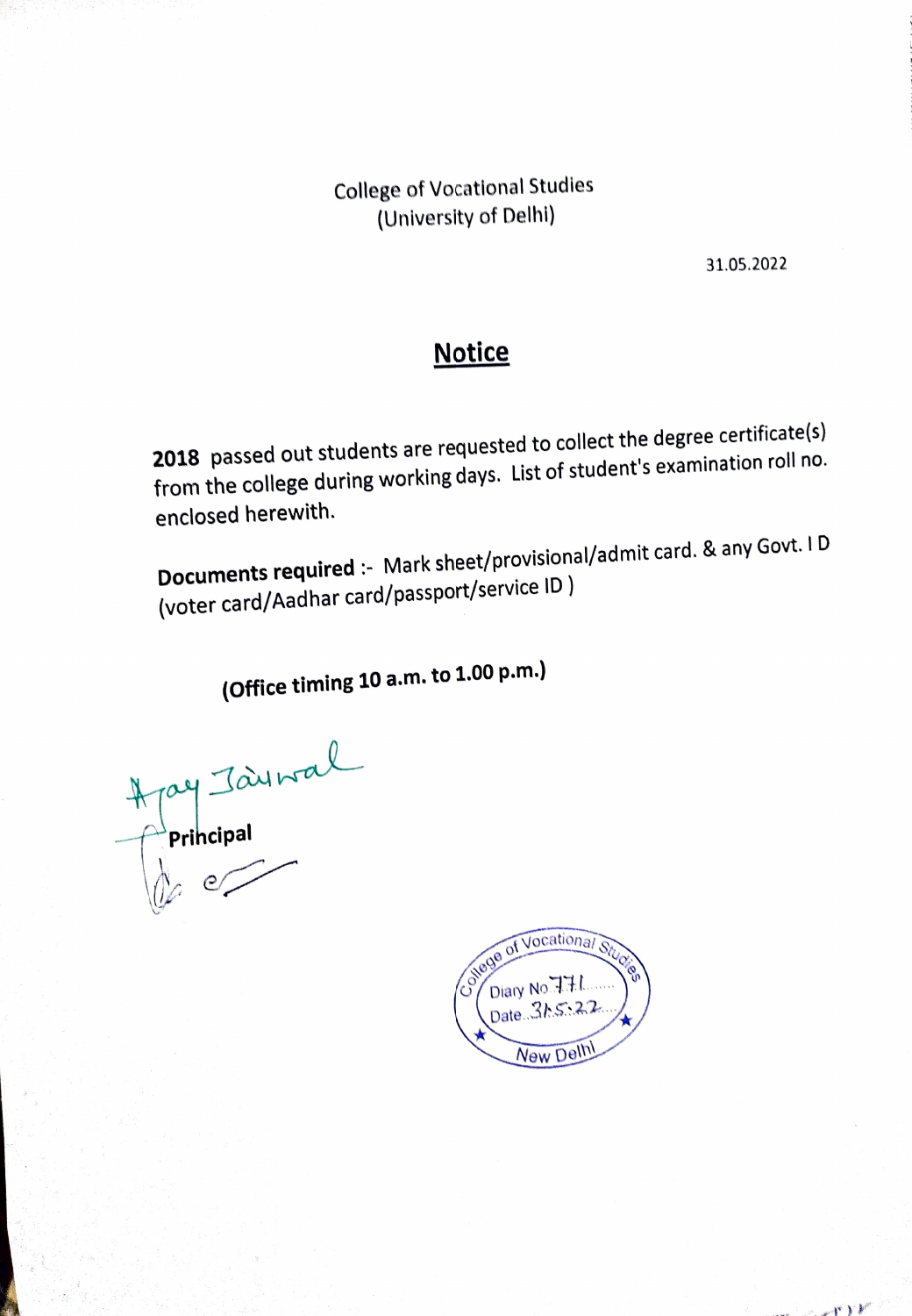|       |             | <b>NAME</b>               | <b>DIVISION</b> | <b>RECD</b> | <b>RECD IN COLLEGE</b> |
|-------|-------------|---------------------------|-----------------|-------------|------------------------|
|       |             |                           |                 |             |                        |
| B.com | 15013504001 | Aakash Kathuria           | $\mathbf{I}$    |             |                        |
| B.com | 15013504002 | Aanchal Bansal            | $\mathsf{I}$    |             |                        |
| B.com | 15013504003 | Aashi Bansal              | $\mathsf{I}$    |             |                        |
| B.com | 15013504004 | Aashna Sehgal             | $\mathbf{I}$    |             |                        |
| B.com | 15013504005 | Abhishek Malik            | $\mathbf{I}$    |             |                        |
| B.com | 15013504006 | Abhishek Yadav            | $\mathbf{I}$    |             |                        |
| B.com | 15013504007 | Aditi Mittal              | $\mathsf{I}$    |             |                        |
| B.com | 15013504008 | Aditya Arora              | $\mathbf{I}$    |             |                        |
| B.com | 15013504009 | Aditya Gupta              | $\mathsf{I}$    |             |                        |
| B.com | 15013504011 | Aman Chitkara             | $\mathbf{I}$    |             |                        |
| B.com | 15013504012 | Aman Negi                 | $\mathbf{I}$    |             |                        |
| B.com | 15013504013 | Anshika Jain              | $\mathbf{I}$    |             |                        |
| B.com | 15013504014 | Anupam                    | $\mathbf{I}$    |             |                        |
| B.com | 15013504015 | Arihant Jain              | $\mathbf{I}$    |             |                        |
| B.com | 15013504016 | Arjun Chawla              | $\mathbf{I}$    |             |                        |
| B.com | 15013504017 | Arshdeep Singh            | $\mathbf{I}$    |             |                        |
| B.com | 15013504018 | Arti Chauhan              | $\mathbf{I}$    |             |                        |
| B.com | 15013504019 | Asheer Ahmed              | $\mathbf{II}$   |             |                        |
| B.com | 15013504020 | Ashirwad Ahlawat          | $\mathsf{I}$    |             |                        |
| B.com | 15013504021 | Ashish Raj                | $\mathbf{I}$    |             |                        |
| B.com | 15013504022 | Avni Bhardwaj             | $\mathbf{I}$    |             |                        |
| B.com | 15013504023 | Ayush Gupta               | $\mathbf{I}$    |             |                        |
| B.com | 15013504024 | <b>Bhanu Pratap Singh</b> | $\mathbf{I}$    |             |                        |
| B.com | 15013504026 | Chetan Chanana            | $\mathbf{I}$    |             |                        |
| B.com | 15013504028 | Deeksha Katyal            | $\mathbf{I}$    |             |                        |
| B.com | 15013504029 | Deep Kasturiya            | Ш               |             |                        |
| B.com | 15013504030 | Devesh Suneja             | $\mathbf{I}$    |             |                        |
|       |             | <b>SUBJECT ROLL NO.</b>   |                 |             |                        |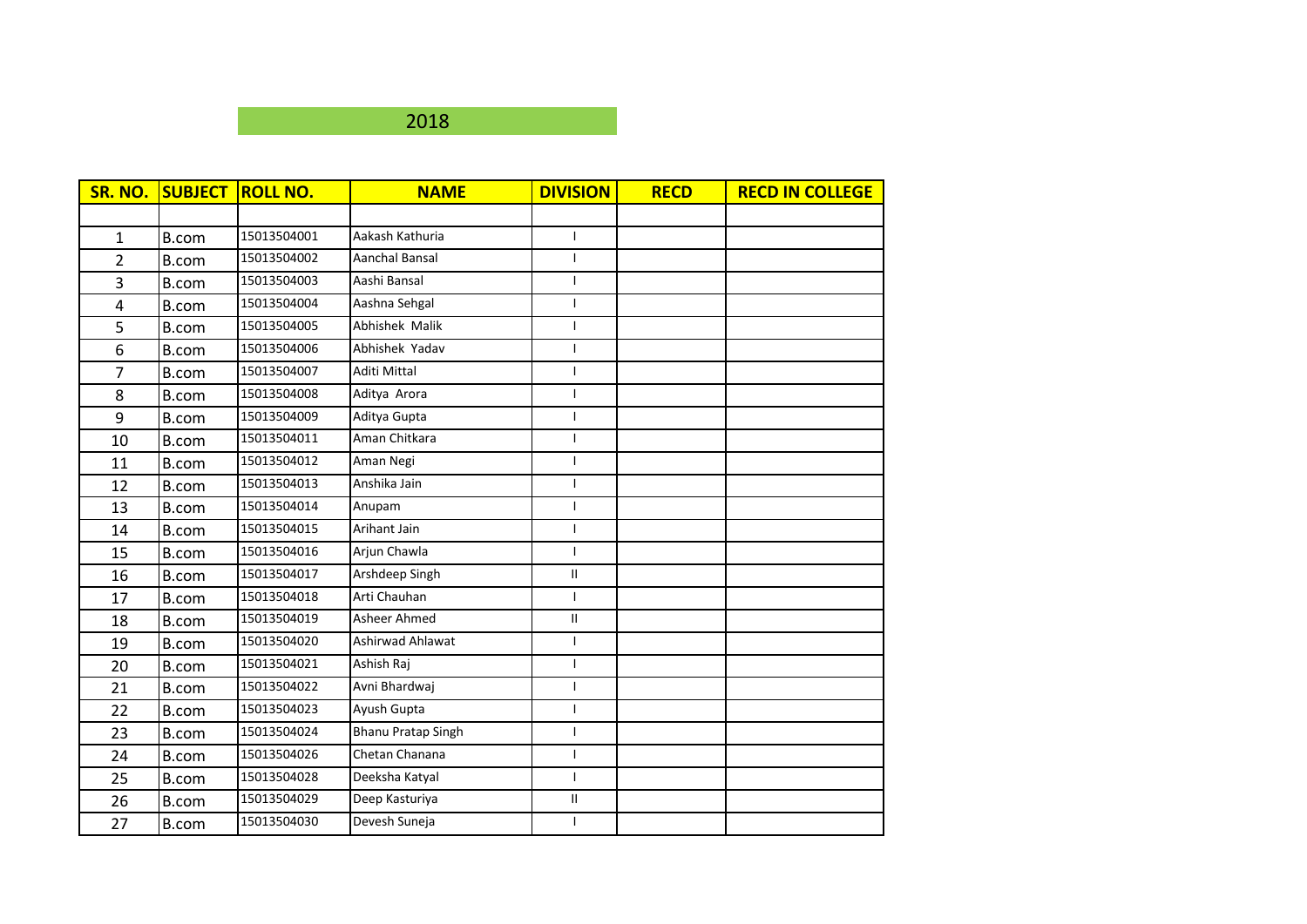| 28 | <b>B.com</b> | 15013504031 | Dilip Mishra        | T                          |  |
|----|--------------|-------------|---------------------|----------------------------|--|
| 29 | B.com        | 15013504032 | Diwakar Batra       | $\mathbf{I}$               |  |
| 30 | B.com        | 15013504033 | Gaurav Kalpasi      | $\mathsf{I}$               |  |
| 31 | B.com        | 15013504034 | Gazalfar Iqbal      | $\mathbf{I}$               |  |
| 32 | B.com        | 15013504035 | Harsh               | $\mathbf{I}$               |  |
| 33 | B.com        | 15013504036 | Harshit Grover      | $\mathbf{I}$               |  |
| 34 | B.com        | 15013504037 | Himani Gandhi       | $\mathbf{I}$               |  |
| 35 | B.com        | 15013504038 | Himanshu Chopra     | $\mathbf{I}$               |  |
| 36 | B.com        | 15013504039 | Jatin Nagpal        | $\mathsf{I}$               |  |
| 37 | B.com        | 15013504041 | Kajal               | $\ensuremath{\mathsf{II}}$ |  |
| 38 | B.com        | 15013504042 | Kanika              | $\mathbf{H}$               |  |
| 39 | B.com        | 15013504043 | Karan Verma         | $\mathbf{II}$              |  |
| 40 | B.com        | 15013504044 | Kartik Kher         | Ш                          |  |
| 41 | B.com        | 15013504045 | Kushagra Chaudhary  | $\mathbf{I}$               |  |
| 42 | B.com        | 15013504046 | Lakshay Gupta       | $\mathbf{I}$               |  |
| 43 | B.com        | 15013504047 | Mayank Jain         | $\mathbf{I}$               |  |
| 44 | B.com        | 15013504048 | Mayank Mahajan      | $\mathsf{I}$               |  |
| 45 | B.com        | 15013504049 | Mayank Sagar        | $\mathbf H$                |  |
| 46 | B.com        | 15013504050 | <b>Mohit Malik</b>  | $\mathbf{I}$               |  |
| 47 | B.com        | 15013504051 | Mohit Yadav         | $\mathbf{I}$               |  |
| 48 | B.com        | 15013504052 | Mukul Kaushik       | $\mathbf{H}$               |  |
| 49 | B.com        | 15013504053 | Niyati Daga         | $\mathbf{I}$               |  |
| 50 | B.com        | 15013504055 | Palash Gangwani     | $\mathbf{I}$               |  |
| 51 | B.com        | 15013504056 | Pradeep Kumar Singh | $\ensuremath{\mathsf{II}}$ |  |
| 52 | B.com        | 15013504057 | Pulkit Gupta        | $\mathsf{I}$               |  |
| 53 | B.com        | 15013504058 | Rahul Ambawta       | $\mathbf H$                |  |
| 54 | B.com        | 15013504059 | Rahul Kumar         | T                          |  |
| 55 | B.com        | 15013504060 | Rashi Sethi         | $\mathsf{I}$               |  |
| 56 | B.com        | 15013504061 | Rhythm Khator       | $\mathsf{I}$               |  |
| 57 | B.com        | 15013504062 | Rishabh Chauhan     | $\ensuremath{\mathsf{II}}$ |  |
| 58 | B.com        | 15013504063 | Rohan Dagar         | $\mathbf{I}$               |  |
| 59 | B.com        | 15013504064 | Rohit               | $\mathbf{I}$               |  |
| 60 | B.com        | 15013504065 | Rohit Gupta         | $\ensuremath{\mathsf{II}}$ |  |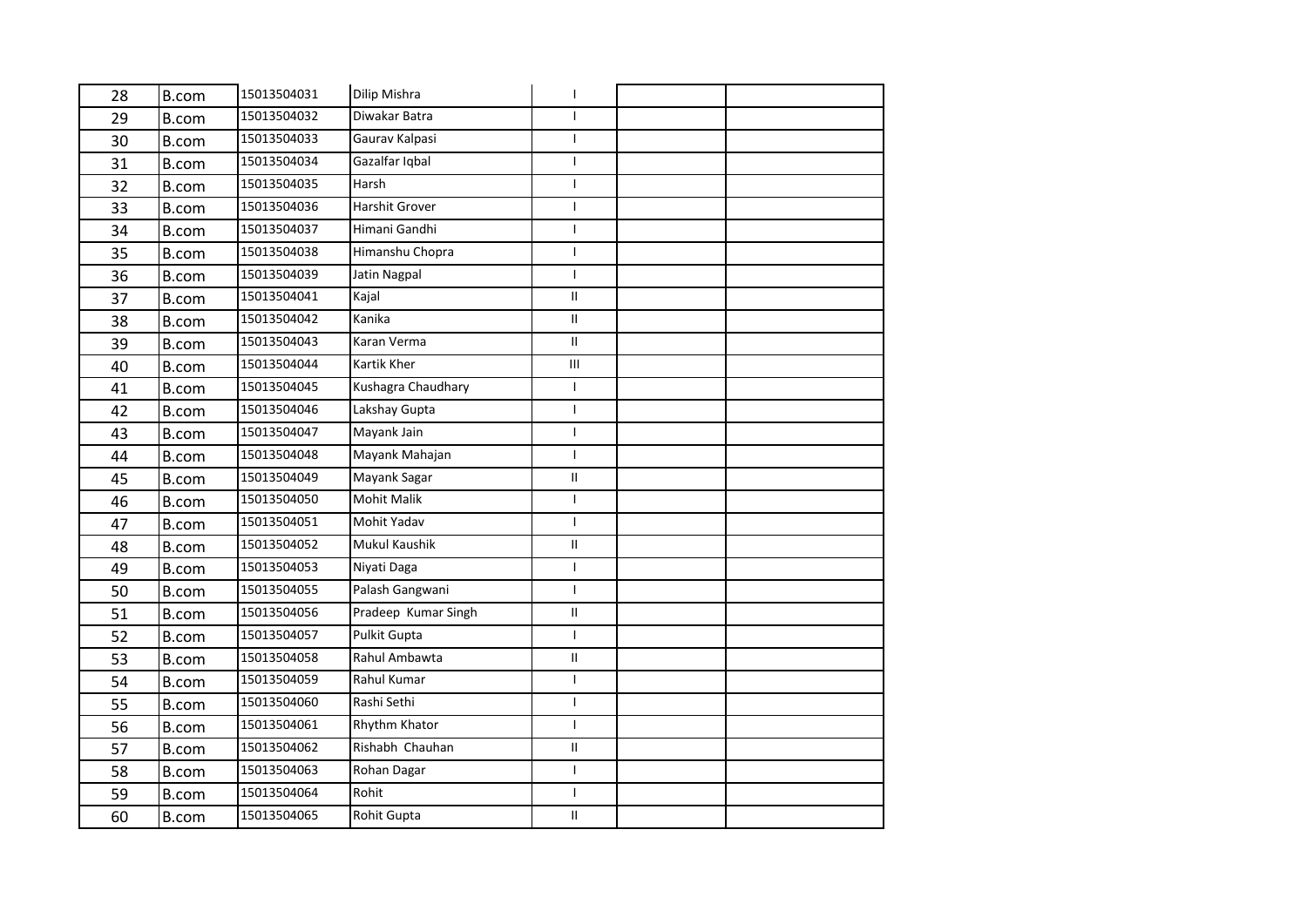| 61 | <b>B.com</b> | 15013504066 | Sachin Kumar          | I                          |  |
|----|--------------|-------------|-----------------------|----------------------------|--|
| 62 | B.com        | 15013504068 | Sahil Amulani         | $\mathbf{I}$               |  |
| 63 | B.com        | 15013504069 | Rohit Kumar           | $\ensuremath{\mathsf{II}}$ |  |
| 64 | B.com        | 15013504070 | Samiksha Kawaliya     | $\mathbf{I}$               |  |
| 65 | B.com        | 15013504071 | Santosh Kumar         | $\mathbf{I}$               |  |
| 66 | B.com        | 15013504072 | Saumya                | $\mathbf{I}$               |  |
| 67 | B.com        | 15013504073 | Sayyam Agarwal        | $\mathbf{I}$               |  |
| 68 | B.com        | 15013504074 | Shahruk Alam          | $\mathbf{I}$               |  |
| 69 | B.com        | 15013504075 | Shikha                | $\mathbf{I}$               |  |
| 70 | B.com        | 15013504076 | Shipra Jha            | L                          |  |
| 71 | <b>B.com</b> | 15013504077 | Shivani Choudhary     | $\mathbf{I}$               |  |
| 72 | B.com        | 15013504078 | Shubham Kumar         | L                          |  |
| 73 | <b>B.com</b> | 15013504079 | Simran Wadhwa         | L                          |  |
| 74 | B.com        | 15013504080 | Sourabh Kumar Kanojia | $\mathbf H$                |  |
| 75 | <b>B.com</b> | 15013504081 | Surbhi Garg           | $\mathbf{I}$               |  |
| 76 | B.com        | 15013504082 | Surya Prakash         | $\mathbf H$                |  |
| 77 | B.com        | 15013504083 | Tanya Makhija         | $\mathsf{L}$               |  |
| 78 | B.com        | 15013504084 | Tavishi Garg          | L                          |  |
| 79 | B.com        | 15013504085 | Vaibhav Agarwal       | $\mathbf{I}$               |  |
| 80 | B.com        | 15013504086 | Vijay Shanker Yadav   | $\mathsf{I}$               |  |
| 81 | B.com        | 15013504087 | <b>Vikas Agarwal</b>  | $\mathbf{I}$               |  |
| 82 | B.com        | 15013504088 | Vinay Singh           | $\mathbf{I}$               |  |
| 83 | B.com        | 15013504089 | Wasim Ahmed           | $\mathbf{I}$               |  |
| 84 | B.com        | 15013504090 | Yash Choudhary        | $\mathbf{I}$               |  |
| 85 | B.com        | 15013504091 | Yash Chhabra          | $\mathbf{I}$               |  |
|    |              |             |                       |                            |  |
|    |              |             |                       |                            |  |
| 86 | Eco          | 15013510001 | Aarohi Dudeja         | $\mathsf{I}$               |  |
| 87 | Eco          | 15013510002 | Abhinav Kumar         | $\mathbf{I}$               |  |
| 88 | Eco          | 15013510008 | Anshika Aggarwal      | $\mathbf{I}$               |  |
| 89 | Eco          | 15013510009 | Anshul Arya           | $\ensuremath{\mathsf{II}}$ |  |
| 90 | Eco          | 15013510010 | Anubhav vashistha     | $\mathbf{II}$              |  |
| 91 | Eco          | 15013510011 | Ashima Nayyar         | $\mathbf{I}$               |  |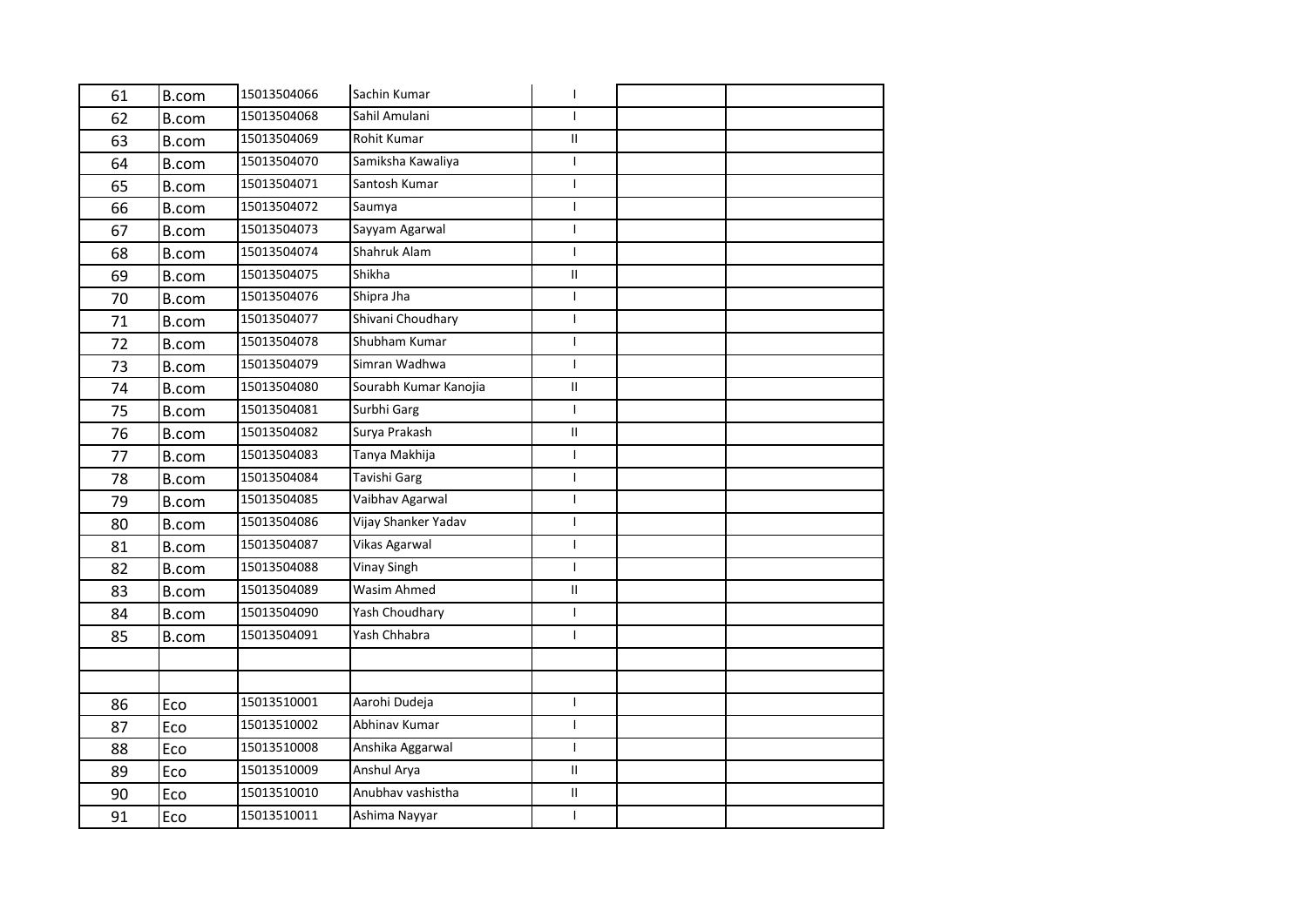| 92  | Eco | 15013510012 | Bhavya                | $\mathsf{I}$               |  |
|-----|-----|-------------|-----------------------|----------------------------|--|
| 93  | Eco | 15013510013 | Bhawna Agarwal        | $\mathsf{I}$               |  |
| 94  | Eco | 15013510015 | Chirag Sardana        | L                          |  |
| 95  | Eco | 15013510016 | Devansh Nigania       | $\mathbf{I}$               |  |
| 96  | Eco | 15013510017 | Diksha Gupta          | $\mathbf{I}$               |  |
| 97  | Eco | 15013510019 | Divya Khanna          | $\mathbf{I}$               |  |
| 98  | Eco | 15013510020 | Divyanshu Kumar       | $\ensuremath{\mathsf{II}}$ |  |
| 99  | Eco | 15013510021 | Divyanka Arora        | $\ensuremath{\mathsf{II}}$ |  |
| 100 | Eco | 15013510022 | Eashwar Vishwanathan  | Ш.                         |  |
| 101 | Eco | 15013510023 | Isha Mangal           | $\ensuremath{\mathsf{II}}$ |  |
| 102 | Eco | 15013510024 | Ishaan Gupta          | $\mathsf{I}$               |  |
| 103 | Eco | 15013510026 | Jai Rajiv Mehta       | Ш.                         |  |
| 104 | Eco | 15013510027 | Jyoti Singh           | L                          |  |
| 105 | Eco | 15013510028 | Kanica Goel           | $\mathbf{I}$               |  |
| 106 | Eco | 15013510029 | Karan Gauba           | $\mathbf{I}$               |  |
| 107 | Eco | 15013510030 | Karan Prashar         | $\mathbf{I}$               |  |
| 108 | Eco | 15013510031 | Kirti Saini           | $\mathbf{II}$              |  |
| 109 | Eco | 15013510032 | Manav Shankar Sinha   | $\mathbf{I}$               |  |
| 110 | Eco | 15013510033 | Monica                | $\mathbf{II}$              |  |
| 111 | Eco | 15013510034 | Naman Aggarwal        | $\mathbf{II}$              |  |
| 112 | Eco | 15013510036 | Nayanika Mukherjee    | Ш.                         |  |
| 113 | Eco | 15013510037 | Neha Mehta            | $\mathbf{I}$               |  |
| 114 | Eco | 15013510038 | Nikhil Nanda          | $\mathbf{I}$               |  |
| 115 | Eco | 15013510039 | Nitika Sharma         | T                          |  |
| 116 | Eco | 15013510040 | Ojaswita Kalra        | $\mathbf{I}$               |  |
| 117 | Eco | 15013510042 | Pragya Taneja         | $\mathsf{I}$               |  |
| 118 | Eco | 15013510043 | Purujit Singh Rathore | $\mathsf{I}$               |  |
| 119 | Eco | 15013510044 | Pushpam               | $\mathbf{I}$               |  |
| 120 | Eco | 15013510046 | Roopal Jain           | $\mathbf{I}$               |  |
| 121 | Eco | 15013510047 | Rishabh Kumar Gupta   | $\mathsf{I}$               |  |
| 122 | Eco | 15013510048 | Saumyata Arora        | $\mathbf{I}$               |  |
| 123 | Eco | 15013510051 | Shivam Bhutani        | T                          |  |
| 124 | Eco | 15013510052 | Shivani Hasija        | L                          |  |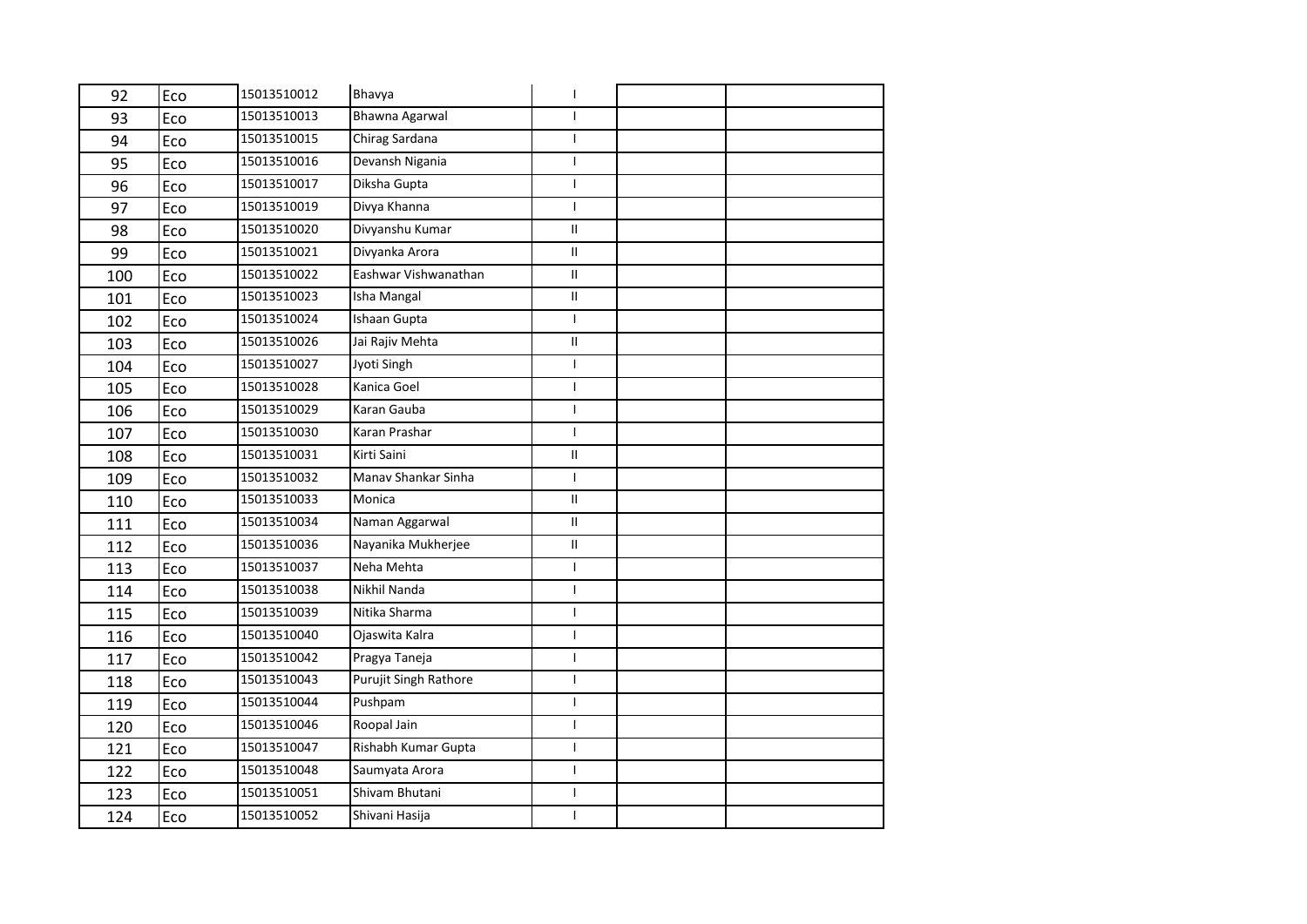| 125 | Eco         | 15013510053 | Shweta Gupta         | $\mathbf H$                |  |
|-----|-------------|-------------|----------------------|----------------------------|--|
| 126 | Eco         | 15013510054 | Simran Paul Singh    | $\mathbf{II}$              |  |
| 127 | Eco         | 15013510056 | Vaibhav Maheshwari   | $\mathbf{I}$               |  |
| 128 | Eco         | 15013510057 | Vanshika Mangla      | $\mathbf{I}$               |  |
| 129 | Eco         | 15013510058 | Vaishali Jain        | $\mathbf{I}$               |  |
| 130 | Eco         | 15013510059 | Vikram Singh         | $\mathbf{I}$               |  |
| 131 | Eco         | 15013510062 | Yashi Puri           | $\mathbf{I}$               |  |
| 132 | Eco         | 15013510064 | Arjun Bhutani        | $\ensuremath{\mathsf{II}}$ |  |
| 133 | Eco         | 15013510065 | <b>Rishav Pandey</b> | $\mathbf{I}$               |  |
| 134 | Eco         | 14013210031 |                      |                            |  |
| 135 | Eco         | 14013210047 |                      |                            |  |
| 136 | Eco         | 14013210055 |                      |                            |  |
|     |             |             |                      |                            |  |
|     |             |             |                      |                            |  |
| 137 | <b>Hist</b> | 15013518002 | Abhishek Raj         | $\mathbf{II}$              |  |
| 138 | Hist        | 15013518004 | Aditya Sharma        | $\mathbf{H}$               |  |
| 139 | <b>Hist</b> | 15013518005 | Aishwarya Chaudhary  | $\mathbf{I}$               |  |
| 140 | <b>Hist</b> | 15013518006 | Ajeet Singh          | $\mathbf{I}$               |  |
| 141 | <b>Hist</b> | 15013518008 | Ashish Dixit         | $\mathbf{II}$              |  |
| 142 | <b>Hist</b> | 15013518010 | Ataul Mustafa        | $\mathbf{H}$               |  |
| 143 | <b>Hist</b> | 15013518012 | Bhavya Kaushik       | $\mathbf{H}$               |  |
| 144 | <b>Hist</b> | 15013518013 | Bhawna               | $\mathsf{I}$               |  |
| 145 | <b>Hist</b> | 15013518015 | Bhawna Raswal        | $\rm H$                    |  |
| 146 | <b>Hist</b> | 15013518016 | Binita Kholiya       | $\mathbf{H}$               |  |
| 147 | Hist        | 15013518018 | Chandan Das          | $\mathbf H$                |  |
| 148 | <b>Hist</b> | 15013518019 | Deepak Yadav         | $\mathbf{H}$               |  |
| 149 | <b>Hist</b> | 15013518020 | Eshita Singh         | 1(7.000)                   |  |
| 150 | <b>Hist</b> | 15013518021 | Gagan Gaurav Singh   | T                          |  |
| 151 | Hist        | 15013518022 | Hamir Singh          | $\ensuremath{\mathsf{II}}$ |  |
| 152 | <b>Hist</b> | 15013518025 | Lamzasong Gangte     | $\mathsf{I}$               |  |
| 153 | <b>Hist</b> | 15013518027 | Manish Kumar Singh   | $\mathbf{I}$               |  |
| 154 | <b>Hist</b> | 15013518028 | Manjeet Singh        | Ш                          |  |
| 155 | <b>Hist</b> | 15013518029 | Mayank Sharma        | $\ensuremath{\mathsf{II}}$ |  |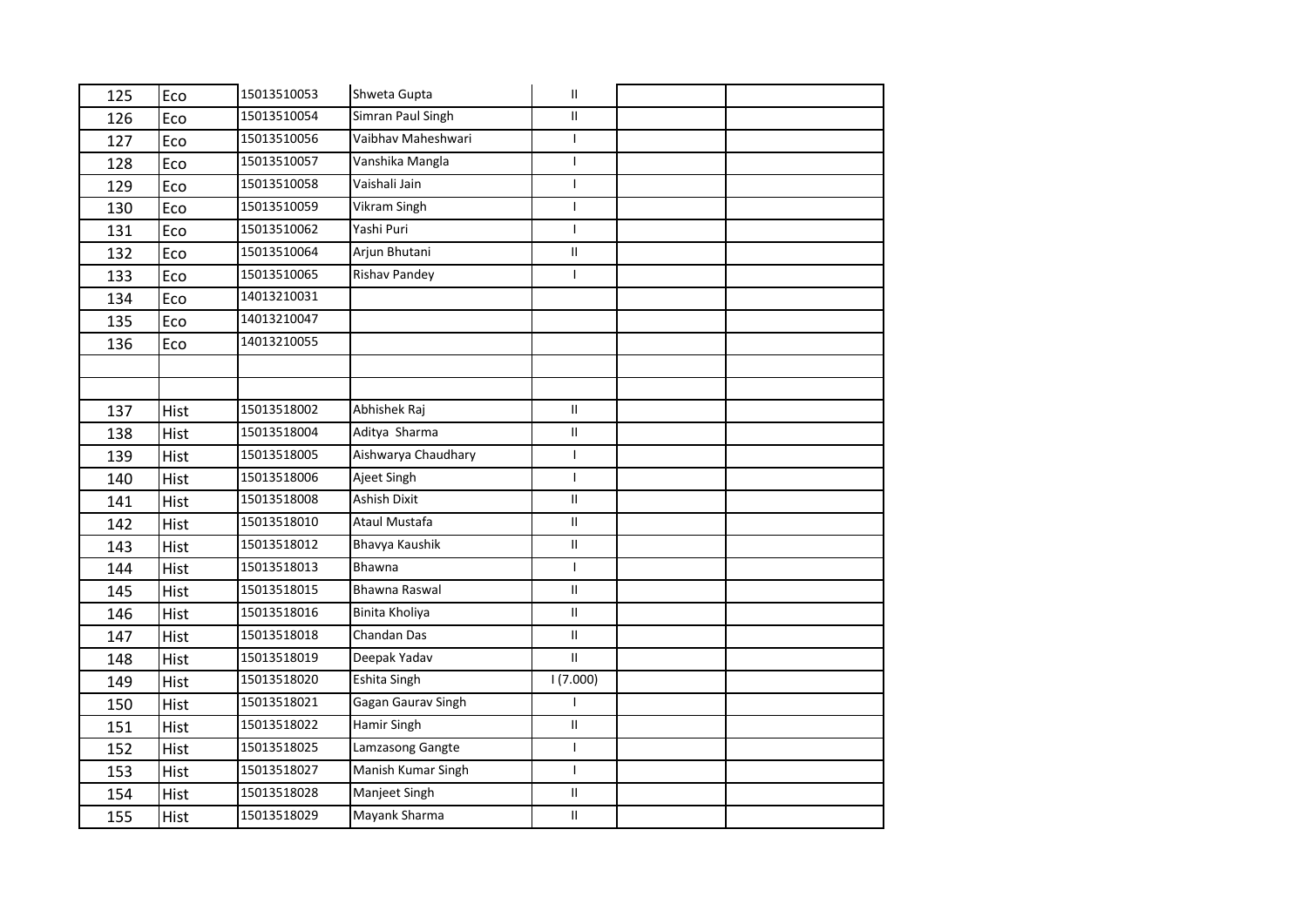| 156 | Hist        | 15013518033 | Nazakat Hussain        | $\mathbf{I}$                       |  |
|-----|-------------|-------------|------------------------|------------------------------------|--|
| 157 | <b>Hist</b> | 15013518035 | Nikhita Yadav          | $\mathbf{H}$                       |  |
| 158 | <b>Hist</b> | 15013518036 | Noor Bali              | $\mathsf{I}$                       |  |
| 159 | Hist        | 15013518040 | Priya Rawat            | $\mathbf{H}$                       |  |
| 160 | <b>Hist</b> | 15013518041 | Puneet Yadav           | $\mathbf{H}$                       |  |
| 161 | Hist        | 15013518042 | Raghvi Jagati          | $\ensuremath{\mathsf{III}}\xspace$ |  |
| 162 | <b>Hist</b> | 15013518045 | Raman Dixit            | $\mathbf{I}$                       |  |
| 163 | Hist        | 15013518047 | Reishangphi Keishing   | $\mathbf{I}$                       |  |
| 164 | <b>Hist</b> | 15013518048 | Richa Joshi            | $\mathbf{I}$                       |  |
| 165 | <b>Hist</b> | 15013518051 | Sakshi Sehrawat        | $\mathbf{I}$                       |  |
| 166 | <b>Hist</b> | 15013518055 | Shubham Sneh           | $\mathsf{I}$                       |  |
| 167 | <b>Hist</b> | 15013518057 | Tejas Rawat            | $\mathbf H$                        |  |
| 168 | Hist        | 15013518058 | Tollensana Sarangthem  | II(5.270)                          |  |
| 169 | Hist        | 15013518059 | Unnati Sharma          | $\ensuremath{\mathsf{III}}\xspace$ |  |
| 170 | <b>Hist</b> | 15013518060 | Vadanya Tripathi       | Ш.                                 |  |
| 171 | <b>Hist</b> | 15013518061 | Vibha Menon            | $\mathbf{I}$                       |  |
| 172 | <b>Hist</b> | 15013518064 | Vishal Dhangar         | $\mathbf{H}$                       |  |
| 173 | Hist        | 14013218032 | Dhruv Sharma           | Ш                                  |  |
| 174 | <b>Hist</b> | 14013218049 | Jose Punnoose          | III                                |  |
| 175 | <b>Hist</b> | 14013218060 | Mehak Kalra            | Ш                                  |  |
| 176 | <b>Hist</b> | 14013218106 | Rishabh Kapur          | III                                |  |
|     |             |             |                        |                                    |  |
|     |             |             |                        |                                    |  |
|     |             |             |                        |                                    |  |
| 177 | B.sc        | 15013570001 | Abhinav Jain           | $\mathbf{I}$                       |  |
| 178 | B.sc        | 15013570002 | Abhishek               | $\mathsf{I}$                       |  |
| 179 | B.sc        | 15013570004 | Ankush Ghosh           | $\mathsf{I}$                       |  |
| 180 | B.sc        | 15013570005 | Ansh Rastogi           | III                                |  |
| 181 | B.sc        | 15013570006 | Anubha Gupta           | $\mathbf{I}$                       |  |
| 182 | B.sc        | 15013570007 | Anuj Pruthi            | $\mathbf{H}$                       |  |
| 183 | B.sc        | 15013570008 | <b>Bharat Aggarwal</b> | $\mathsf{I}$                       |  |
| 184 | B.sc        | 15013570009 | <b>Bharat Kathuria</b> | $\mathbf{I}$                       |  |
| 185 | B.sc        | 15013570010 | Bunty                  | $\mathsf{I}$                       |  |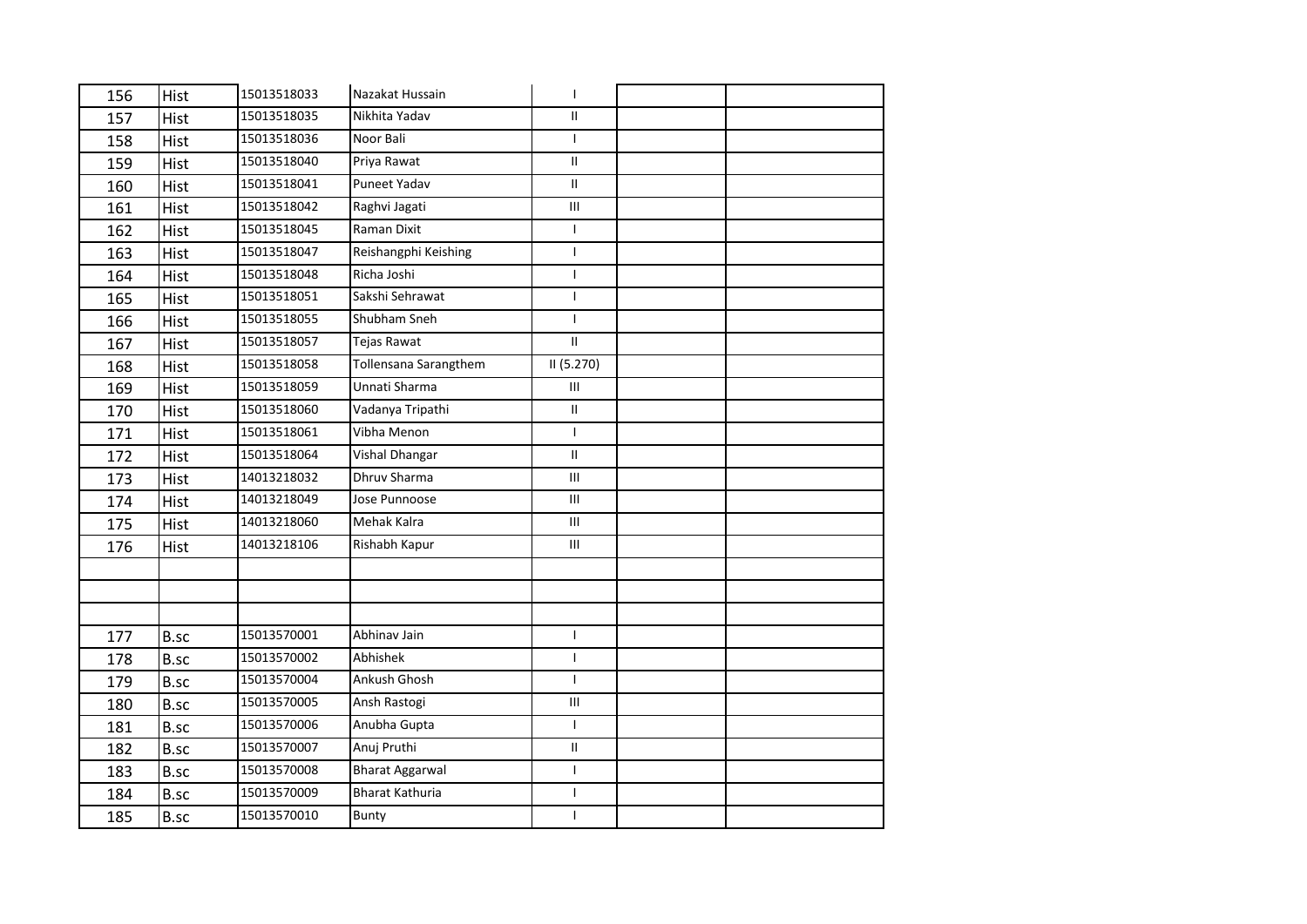| 186 | B.sc       | 15013570012 | Chitransh Shankhdhar   | II(6.000)                          |  |
|-----|------------|-------------|------------------------|------------------------------------|--|
| 187 | B.sc       | 15013570014 | Deepali Mishra         | $\mathbf{H}$                       |  |
| 188 | B.sc       | 15013570015 | Hardik Bhardwaj        | $\mathbf{H}$                       |  |
| 189 | B.sc       | 15013570016 | Harmanjot Singh Bhasin | $\ensuremath{\mathsf{III}}\xspace$ |  |
| 190 | B.sc       | 15013570017 | Harish Kumar           | $\mathbf{I}$                       |  |
| 191 | B.sc       | 15013570019 | Himanshu Bhatia        | $\rm H$                            |  |
| 192 | B.sc       | 15013570020 | Himanshu Sharma        | L                                  |  |
| 193 | B.sc       | 15013570022 | Karan Saluja           |                                    |  |
| 194 | B.sc       | 15013570023 | Kartik Goel            | II (5.730)                         |  |
| 195 | B.sc       | 15013570025 | Mahima Kathuria        |                                    |  |
| 196 | B.sc       | 15013570027 | Nitesh Mishra          | $\mathbf{II}$                      |  |
| 197 | B.sc       | 15013570028 | Nidhi Bisht            | 1(7.000)                           |  |
| 198 | B.sc       | 15013570029 | Nidhi Gangwar          | T                                  |  |
| 199 | B.sc       | 15013570030 | Paras Lakhotra         | $\mathbf{I}$                       |  |
| 200 | B.sc       | 15013570031 | Piyush Bhardwaj        | $\mathsf{I}$                       |  |
| 201 | B.sc       | 15013570032 | Pradeep Kumar          | T                                  |  |
| 202 | B.sc       | 15013570033 | Pranav Gurditta        | $\mathsf{I}$                       |  |
| 203 | B.sc       | 15013570034 | Prakhar Baveja         | $\mathbf{I}$                       |  |
| 204 | B.sc       | 15013570035 | Prem Kumar             | Ш                                  |  |
| 205 | B.sc       | 15013570038 | Ravi Shanker Bhatt     | $\bar{\rm H}$                      |  |
| 206 | B.sc       | 15013570039 | Rishabh Mittal         | $\mathbf{H}$                       |  |
| 207 | B.sc       | 15013570042 | Sanchit Aggarwal       | $\mathsf{I}$                       |  |
| 208 | B.sc       | 15013570043 | Sanghi Nagpal          | $\mathbf{I}$                       |  |
| 209 | B.sc       | 15013570044 | Satyam Pandey          | $\ensuremath{\mathsf{III}}\xspace$ |  |
| 210 | B.sc       | 15013570045 | Saurabh Negi           | $\mathsf{L}$                       |  |
| 211 | B.sc       | 15013570049 | Shivank Agrawal        | $\mathsf{I}$                       |  |
| 212 | B.sc       | 15013570050 | Vinay Pratap Singh     | $\mathsf{I}$                       |  |
| 213 | B.sc       | 15013570051 | Vishal Jain            | $\mathsf{I}$                       |  |
| 214 | B.sc       | 15013570052 | Yogesh Kumar Gupta     | $\mathsf{I}$                       |  |
| 215 | B.sc       | 15013570053 | Isha Gupta             | $\mathsf{I}$                       |  |
|     |            |             |                        |                                    |  |
|     |            |             |                        |                                    |  |
| 216 | <b>BBE</b> | 15013508001 | Aadyant Raaj           | $\ensuremath{\mathsf{II}}$         |  |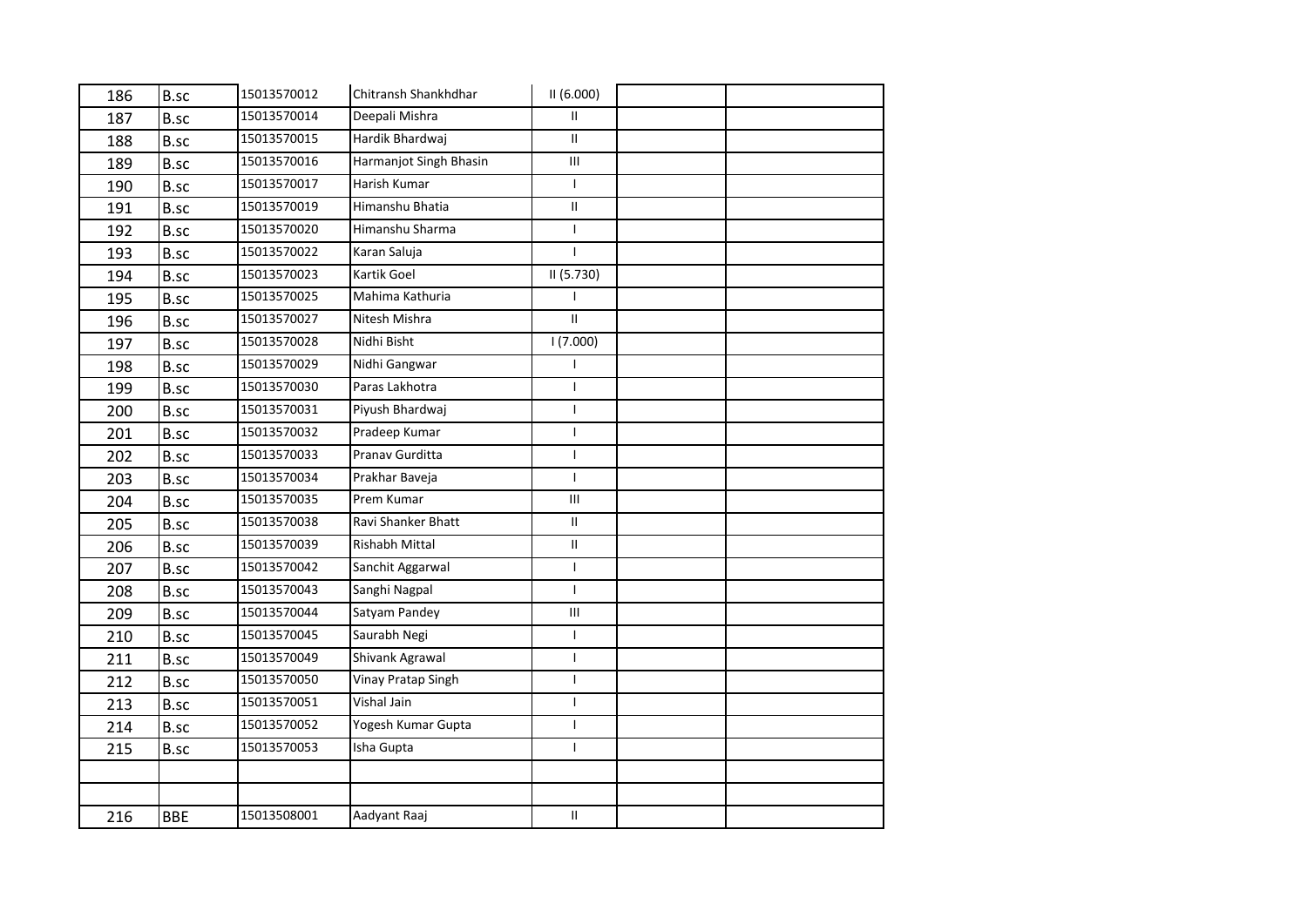| 217 | <b>BBE</b> | 15013508002 | Aayush Giri              | $\mathbf{I}$               |  |
|-----|------------|-------------|--------------------------|----------------------------|--|
| 218 | <b>BBE</b> | 15013508003 | Abhishek Jain            | $\mathbf{H}$               |  |
| 219 | <b>BBE</b> | 15013508004 | Abhishek Kumar           | $\mathbf{H}$               |  |
| 220 | <b>BBE</b> | 15013508005 | Akshay Aggarwal          | 1(7.730)                   |  |
| 221 | <b>BBE</b> | 15013508006 | Amrit Singh Juneja       | $\mathbf{H}$               |  |
| 222 | <b>BBE</b> | 15013508007 | Ananya Dengri            | $\mathsf{I}$               |  |
| 223 | <b>BBE</b> | 15013508009 | Arnav Kohli              | L                          |  |
| 224 | <b>BBE</b> | 15013508010 | Arun Kumar               | $\ensuremath{\mathsf{II}}$ |  |
| 225 | <b>BBE</b> | 15013508011 | Aryan Kamal              | $\ensuremath{\mathsf{II}}$ |  |
| 226 | <b>BBE</b> | 15013508012 | Ashish Gupta             | II(5.500)                  |  |
| 227 | <b>BBE</b> | 15013508015 | Bhumika Chawla           | $\mathbf{I}$               |  |
| 228 | <b>BBE</b> | 15013508016 | Chirag Kumar             | $\ensuremath{\mathsf{II}}$ |  |
| 229 | <b>BBE</b> | 15013508017 | Deepanshu Nigam          | $\mathbf{H}$               |  |
| 230 | <b>BBE</b> | 15013508018 | Devjeet Singh            | $\ensuremath{\mathsf{II}}$ |  |
| 231 | <b>BBE</b> | 15013508019 | Garima Gandhi            | $\mathsf{I}$               |  |
| 232 | <b>BBE</b> | 15013508020 | Gaurav Rajora            | T                          |  |
| 233 | <b>BBE</b> | 15013508022 | Hardik Malik             | II (6.230)                 |  |
| 234 | <b>BBE</b> | 15013508023 | Harsh Lohiya             | $\mathbf{H}$               |  |
| 235 | <b>BBE</b> | 15013508024 | Harshit Chauhan          | $\mathbf{H}$               |  |
| 236 | <b>BBE</b> | 15013508025 | Ishaan Mehta             | $\mathbf{H}$               |  |
| 237 | <b>BBE</b> | 15013508026 | Ishita                   | $\mathbf{II}$              |  |
| 238 | <b>BBE</b> | 15013508028 | Kashish Verma            | $\mathbf{H}$               |  |
| 239 | <b>BBE</b> | 15013508029 | Kunal                    | $\mathbf{H}$               |  |
| 240 | <b>BBE</b> | 15013508030 | Kunal Arya               | T                          |  |
| 241 | <b>BBE</b> | 15013508031 | Kunal Jain               | L                          |  |
| 242 | <b>BBE</b> | 15013508032 | Kushagra Agarwal         | $\mathsf{L}$               |  |
| 243 | <b>BBE</b> | 15013508033 | Mayank                   | $\mathbf{II}$              |  |
| 244 | <b>BBE</b> | 15013508034 | <b>Mansab Kaur Bhatt</b> | $\mathsf{I}$               |  |
| 245 | <b>BBE</b> | 15013508035 | Mayur Mangla             | L                          |  |
| 246 | <b>BBE</b> | 15013508036 | Medhavi Sandhani         | $\mathsf{L}$               |  |
| 247 | <b>BBE</b> | 15013508037 | Neha                     | L                          |  |
| 248 | <b>BBE</b> | 15013508038 | Nikhil Dev               | $\mathbf{H}$               |  |
| 249 | <b>BBE</b> | 15013508039 | Nikhil Chhabra           | $\mathsf{I}$               |  |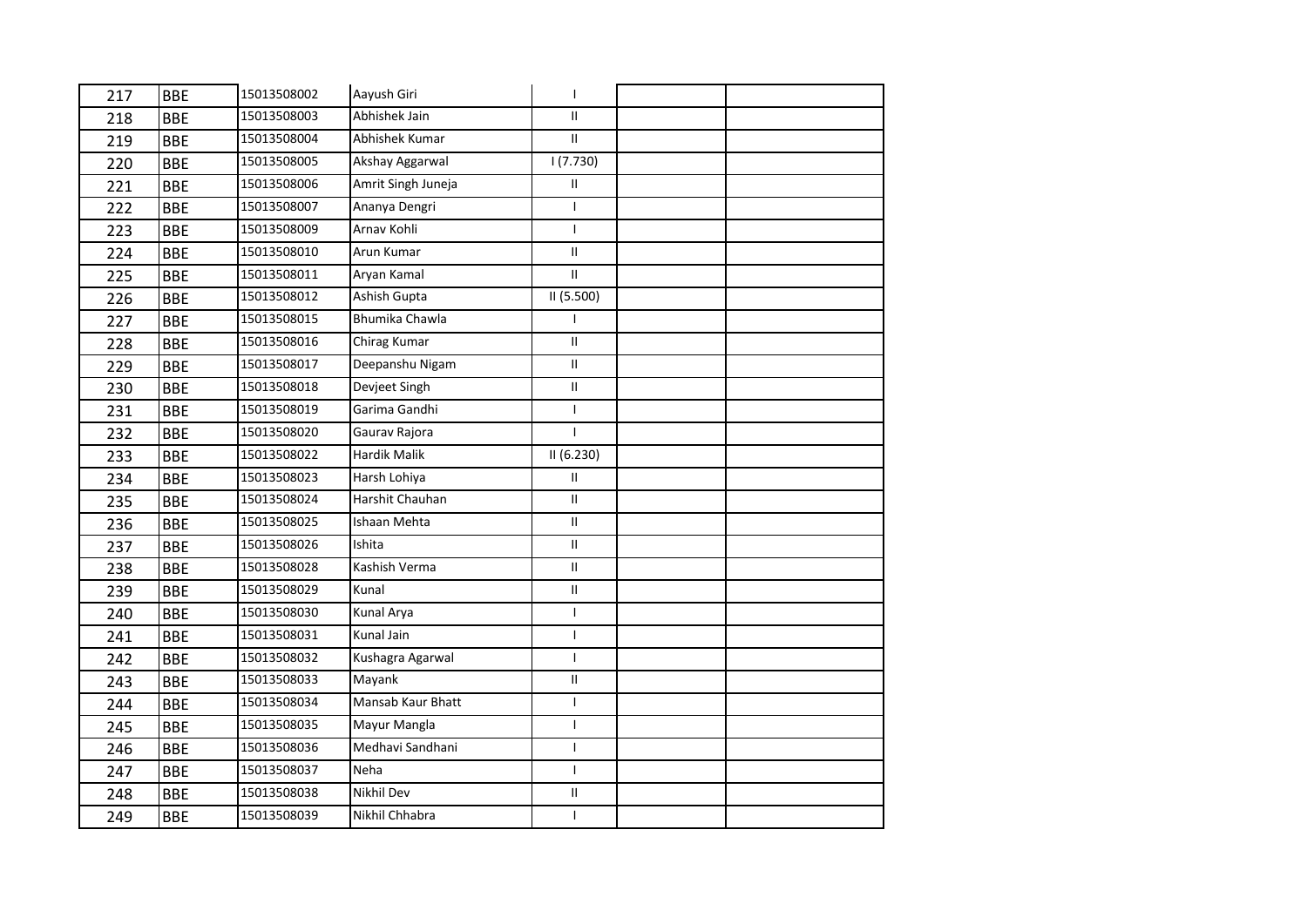| 250 | <b>BBE</b>  | 15013508040 | Nitesh Subnani        | $\mathbf{I}$               |  |
|-----|-------------|-------------|-----------------------|----------------------------|--|
| 251 | <b>BBE</b>  | 15013508041 | Pradeep Kumar         | $\mathsf{L}$               |  |
| 252 | <b>BBE</b>  | 15013508043 | Pranav Gupta          | $\mathbf{I}$               |  |
| 253 | <b>BBE</b>  | 15013508044 | Puneet Bakshi         | $\mathbf{H}$               |  |
| 254 | <b>BBE</b>  | 15013508045 | Raghav Aggarwal       | $\mathbf{I}$               |  |
| 255 | <b>BBE</b>  | 15013508046 | Renu Saini            | L                          |  |
| 256 | <b>BBE</b>  | 15013508047 | Rohit Wadhwa          | $\mathbf{I}$               |  |
| 257 | <b>BBE</b>  | 15013508048 | Saksham Kohli         | $\mathbf{I}$               |  |
| 258 | <b>BBE</b>  | 15013508049 | Satvik Bhanot         | $\mathbf{I}$               |  |
| 259 | <b>BBE</b>  | 15013508050 | shashank Badgujar     | $\ensuremath{\mathsf{II}}$ |  |
| 260 | <b>BBE</b>  | 15013508052 | Shobhit Malhotra      | $\mathsf{I}$               |  |
| 261 | <b>BBE</b>  | 15013508053 | Shubham Khanna        | $\mathbf{I}$               |  |
| 262 | <b>BBE</b>  | 15013508054 | Siddharsh Kumar       | II(5.730)                  |  |
| 263 | <b>BBE</b>  | 15013508055 | Supreet Kaur          | $\mathbf{I}$               |  |
| 264 | <b>BBE</b>  | 15013508057 | Tanya Chauhan         | T                          |  |
| 265 | <b>BBE</b>  | 15013508058 | <b>Uday Suri</b>      | 1(6.730)                   |  |
| 266 | <b>BBE</b>  | 15013508060 | Yashika Pal           | $\mathbf{I}$               |  |
| 267 | <b>BBE</b>  | 15013508061 | Siddhartha Sharma     | $\mathsf{L}$               |  |
|     |             |             |                       |                            |  |
|     |             |             |                       |                            |  |
|     |             |             |                       |                            |  |
| 268 | <b>OMSP</b> | 15013575001 | Aastha Sharma         | $\mathbf{I}$               |  |
| 269 | <b>OMSP</b> | 15013575002 | Aditi Srivastava      | $\mathbf{I}$               |  |
| 270 | <b>OMSP</b> | 15013575005 | Ashima Mahajan        | Ш                          |  |
| 271 | <b>OMSP</b> | 15013575006 | Ashutosh              | $\mathbf{I}$               |  |
| 272 | <b>OMSP</b> | 15013575011 | Divya Shekhar         | II(6.000)                  |  |
| 273 | <b>OMSP</b> | 15013575012 | Gargi                 | T                          |  |
| 274 | <b>OMSP</b> | 15013575013 | Gaurav Singh Ahalawat | L                          |  |
| 275 | <b>OMSP</b> | 15013575014 | Geetika Khattar       | L                          |  |
| 276 | <b>OMSP</b> | 15013575016 | Harshita Bedi         | $\mathbf{H}$               |  |
| 277 | <b>OMSP</b> | 15013575017 | Hitesh                | $\mathbf{I}$               |  |
| 278 | <b>OMSP</b> | 15013575019 | Jaya Saini            | $\mathsf{I}$               |  |
| 279 | <b>OMSP</b> | 15013575021 | Kartik Kumar          | 1(6.530)                   |  |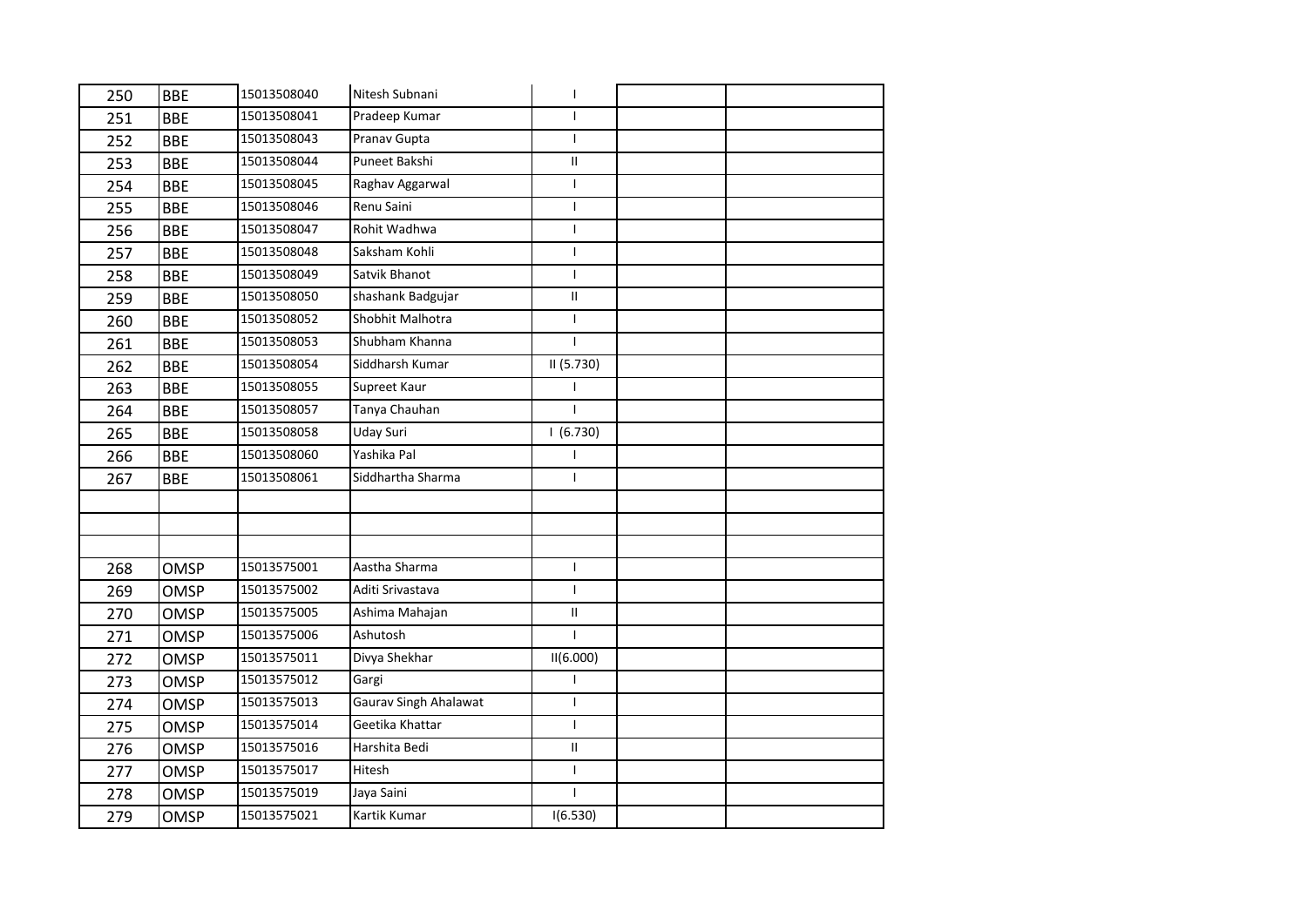| 280 | <b>OMSP</b> | 15013575025 | <b>Kunal Bansal</b>  | $\ensuremath{\mathsf{III}}\xspace$ |  |
|-----|-------------|-------------|----------------------|------------------------------------|--|
| 281 | <b>OMSP</b> | 15013575027 | Manica Garg          | $\mathbf{I}$                       |  |
| 282 | <b>OMSP</b> | 15013575028 | Mayank Garg          | $\mathbf{H}$                       |  |
| 283 | <b>OMSP</b> | 15013575029 | <b>Mohd Sohail</b>   | $\mathsf{III}$                     |  |
| 284 | <b>OMSP</b> | 15013575030 | Mohammad Talib       | $\mathbf{H}$                       |  |
| 285 | <b>OMSP</b> | 15013575031 | Mohit Arya           | $\mathbf H$                        |  |
| 286 | <b>OMSP</b> | 15013575032 | <b>Mudit Bhatia</b>  | $\mathsf{L}$                       |  |
| 287 | <b>OMSP</b> | 15013575033 | Palak Bhardwaj       | $\ensuremath{\mathsf{II}}$         |  |
| 288 | <b>OMSP</b> | 15013575034 | Parul Manocha        | L                                  |  |
| 289 | <b>OMSP</b> | 15013575037 | Prashant Bhatia      | $\mathbf H$                        |  |
| 290 | <b>OMSP</b> | 15013575038 | Priyal Gambhir       | $\mathsf{L}$                       |  |
| 291 | <b>OMSP</b> | 15013575039 | Priyanka Sharma      | $\mathbf{I}$                       |  |
| 292 | <b>OMSP</b> | 15013575040 | Ramit Arora          | L                                  |  |
| 293 | <b>OMSP</b> | 15013575043 | Rohan Kanojia        | $\mathbf{I}$                       |  |
| 294 | <b>OMSP</b> | 15013575046 | Saksham Jindal       | $\mathbf{I}$                       |  |
| 295 | <b>OMSP</b> | 15013575048 | Samyak Jain          | $\mathbf{I}$                       |  |
| 296 | <b>OMSP</b> | 15013575049 | Saurabh Kumar Giri   | $\ensuremath{\mathsf{II}}$         |  |
| 297 | <b>OMSP</b> | 15013575050 | Seema Chhetri        | $\rm H$                            |  |
| 298 | <b>OMSP</b> | 15013575053 | Shweta               | $\mathsf{I}$                       |  |
| 299 | <b>OMSP</b> | 15013575054 | Shweta Ramesh Iyer   | L                                  |  |
| 300 | <b>OMSP</b> | 15013575055 | Simran Kumar         | $\mathbf{I}$                       |  |
| 301 | <b>OMSP</b> | 15013575057 | Sumit Khairwar       | $\mathsf{L}$                       |  |
| 302 | <b>OMSP</b> | 15013575058 | Tanisha              | $\mathbf{I}$                       |  |
| 303 | <b>OMSP</b> | 15013575059 | Tanu Mishra          | Ш                                  |  |
| 304 | <b>OMSP</b> | 15013575060 | Tarun Kumar          | $\mathsf{I}$                       |  |
| 305 | <b>OMSP</b> | 15013575062 | Vineet Singh Mahajan | $\mathsf{L}$                       |  |
| 306 | <b>OMSP</b> | 15013575063 | Yash Verma           | $\mathbf{H}$                       |  |
| 307 | <b>OMSP</b> | 15013575064 | Yogita               | $\mathbf{H}$                       |  |
| 308 | <b>OMSP</b> | 14013292045 |                      |                                    |  |
| 309 | OMSP        | 14013292058 | Puneet Khatana       | $\mathsf{I}$                       |  |
|     |             |             |                      |                                    |  |
|     |             |             |                      |                                    |  |
|     |             |             |                      |                                    |  |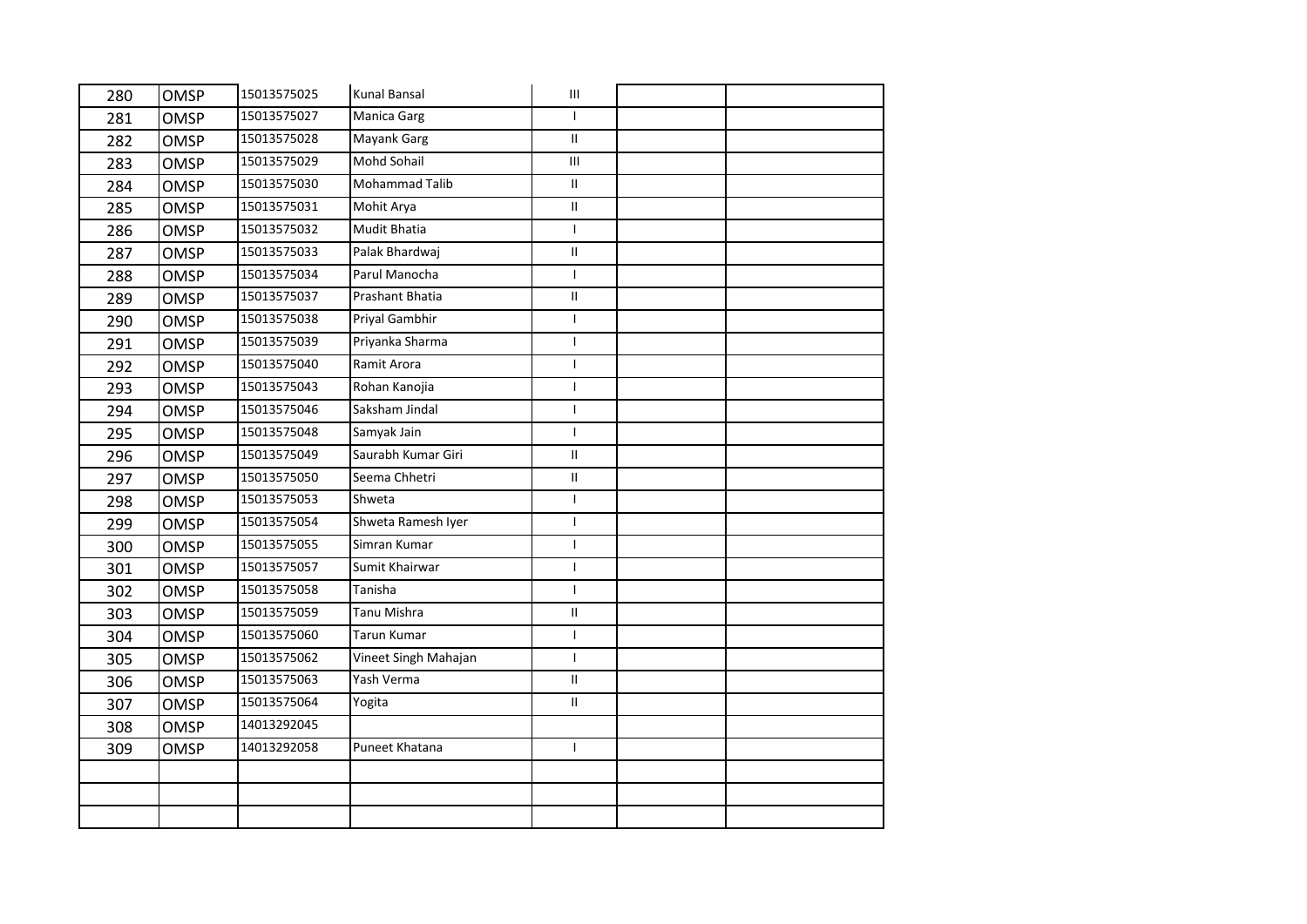| 310 | <b>MMRB</b> | 15013573001 | Avantika Nawani       | $\mathbf{I}$               |  |
|-----|-------------|-------------|-----------------------|----------------------------|--|
| 311 | <b>MMRB</b> | 15013573002 | Abdul Waseem          | $\mathsf{I}$               |  |
| 312 | <b>MMRB</b> | 15013573003 | Akansha Singhal       | $\mathsf{I}$               |  |
| 313 | <b>MMRB</b> | 15013573004 | Akash Rattan Bhardwaj | $\mathsf{I}$               |  |
| 314 | <b>MMRB</b> | 15013573005 | Amarpreet Narula      | $\mathbf{H}$               |  |
| 315 | <b>MMRB</b> | 15013573006 | Amritdeep Singh       | Ш                          |  |
| 316 | <b>MMRB</b> | 15013573007 | Anshu Kumar Gupta     | $\mathbf{H}$               |  |
| 317 | <b>MMRB</b> | 15013573008 | Arpit Soni            | $\mathbf H$                |  |
| 318 | <b>MMRB</b> | 15013573009 | Chaitanya Saini       | $\mathbf H$                |  |
| 319 | <b>MMRB</b> | 15013573010 | Danish Jaitly         | $\mathbf H$                |  |
| 320 | <b>MMRB</b> | 15013573011 | Deepanshu Khitolia    | $\mathbf{H}$               |  |
| 321 | <b>MMRB</b> | 15013573012 | Devansh Chandel       | $\mathbf{I}$               |  |
| 322 | <b>MMRB</b> | 15013573013 | Dhruv Gulati          | $\mathbf{I}$               |  |
| 323 | <b>MMRB</b> | 15013573014 | Diwas Gupta           | $\mathbf{I}$               |  |
| 324 | <b>MMRB</b> | 15013573015 | Eesh Kharbanda        | $\mathbf{H}$               |  |
| 325 | <b>MMRB</b> | 15013573016 | Gaurang Gambhir       | $\mathbf H$                |  |
| 326 | <b>MMRB</b> | 15013573017 | Gaurav Agarwal        | $\mathsf{I}$               |  |
| 327 | <b>MMRB</b> | 15013573018 | Gaurav Aggarwal       | $\mathsf{I}$               |  |
| 328 | <b>MMRB</b> | 15013573020 | <b>Hemant Yadav</b>   | $\mathbf{H}$               |  |
| 329 | <b>MMRB</b> | 15013573021 | Himanshu Khatana      | $\mathbf{H}$               |  |
| 330 | <b>MMRB</b> | 15013573022 | Himanshu Mehta        | $\mathbf{H}$               |  |
| 331 | <b>MMRB</b> | 15013573024 | Himanshu Hasija       | 1(6.500)                   |  |
| 332 | <b>MMRB</b> | 15013573025 | Ishan Mehrotra        | T                          |  |
| 333 | <b>MMRB</b> | 15013573027 | Jagrit Sahni          | $\mathbf{I}$               |  |
| 334 | <b>MMRB</b> | 15013573028 | Kartik Ghagat         | $\mathbf{I}$               |  |
| 335 | <b>MMRB</b> | 15013573029 | Kritik Verma          | $\mathbf{I}$               |  |
| 336 | <b>MMRB</b> | 15013573030 | Lakshay Basran        | $\ensuremath{\mathsf{II}}$ |  |
| 337 | <b>MMRB</b> | 15013573032 | Lalit Tanwar          | $\mathbf{II}$              |  |
| 338 | <b>MMRB</b> | 15013573033 | Manan Jain            | $\mathbf{I}$               |  |
| 339 | <b>MMRB</b> | 15013573034 | Mohmmad Arshad        | $\mathbf{I}$               |  |
| 340 | <b>MMRB</b> | 15013573035 | Multani Sagar Chaman  | $\ensuremath{\mathsf{II}}$ |  |
| 341 | <b>MMRB</b> | 15013573036 | Nitin Joshi           | T                          |  |
| 342 | <b>MMRB</b> | 15013573037 | Parth Kapoor          | $\mathbf{I}$               |  |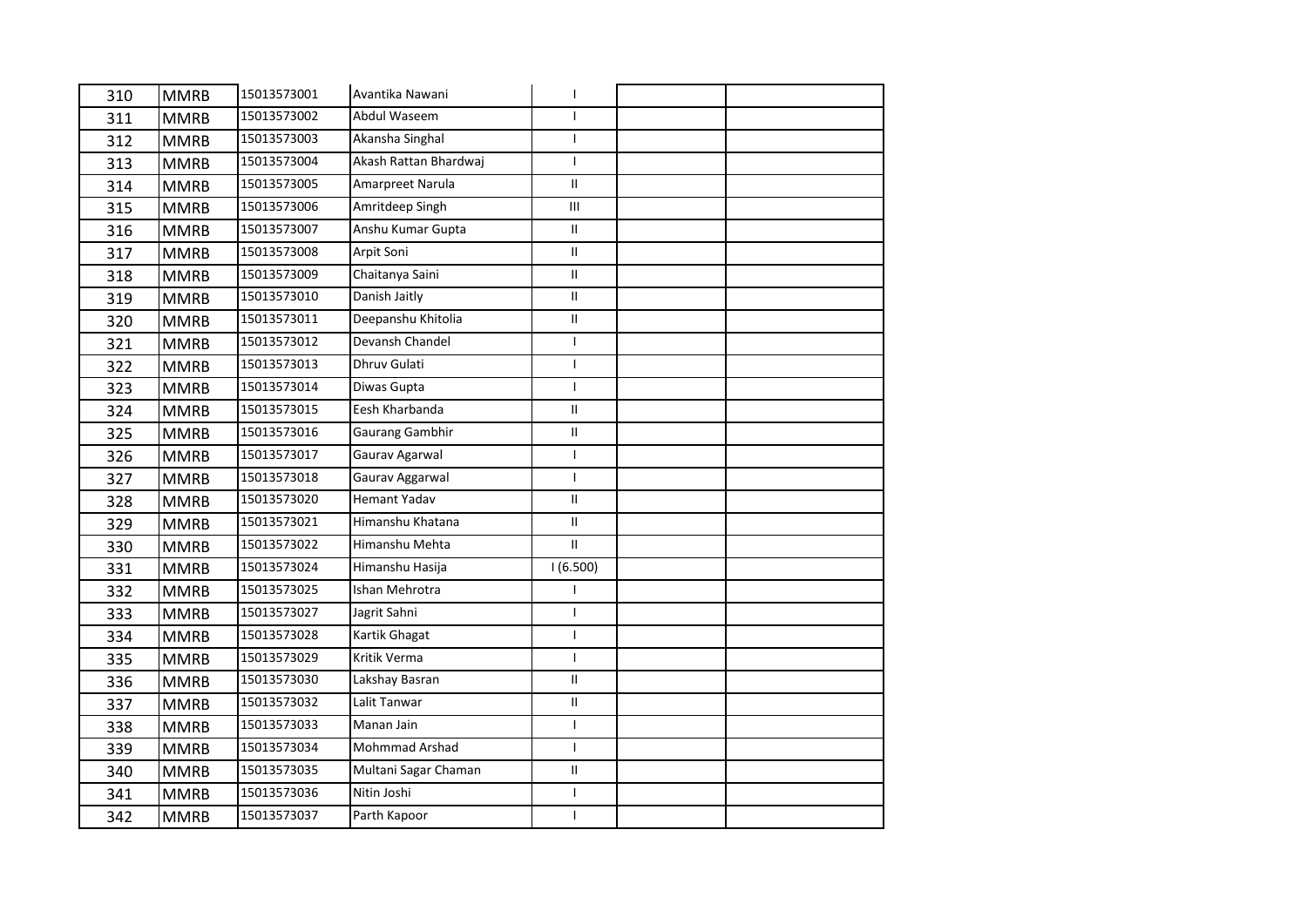| 343 | <b>MMRB</b> | 15013573038 | Pawan Kumar             | Ш.                      |  |
|-----|-------------|-------------|-------------------------|-------------------------|--|
| 344 | <b>MMRB</b> | 15013573039 | <b>Puneet Chaudhary</b> | $\mathbf{H}$            |  |
| 345 | <b>MMRB</b> | 15013573040 | Rajat Bhardwaj          | $\mathbf{I}$            |  |
| 346 | <b>MMRB</b> | 15013573042 | Sachin Rajput           | $\mathsf{I}$            |  |
| 347 | <b>MMRB</b> | 15013573043 | Sagar Bansal            | $\mathbf{I}$            |  |
| 348 | <b>MMRB</b> | 15013573045 | Sahil Chauhan           | $\overline{\mathsf{H}}$ |  |
| 349 | <b>MMRB</b> | 15013573047 | Saloni Hinduja          | $\mathsf{L}$            |  |
| 350 | <b>MMRB</b> | 15013573048 | Samya Talwar            | $\mathbf{H}$            |  |
| 351 | <b>MMRB</b> | 15013573049 | Sanjog Singh            | I(6.500)                |  |
| 352 | <b>MMRB</b> | 15013573050 | Saurabh Mishra          | $\mathsf{I}$            |  |
| 353 | <b>MMRB</b> | 15013573051 | Shivam Dhir             | $\mathbf{I}$            |  |
| 354 | <b>MMRB</b> | 15013573052 | Shivansh Manaktala      | $\mathsf{I}$            |  |
| 355 | <b>MMRB</b> | 15013573053 | Shubham Sharma          | $\mathbf{I}$            |  |
| 356 | <b>MMRB</b> | 15013573054 | Siddiq Akram            | $\mathbf{III}$          |  |
| 357 | <b>MMRB</b> | 15013573055 | Simran Parashar         | $\mathbf{I}$            |  |
| 358 | <b>MMRB</b> | 15013573056 | Simran Singh            | 1(7.500)                |  |
| 359 | <b>MMRB</b> | 15013573057 | Tanuj Behl              | $\mathbf{I}$            |  |
| 360 | <b>MMRB</b> | 15013573058 | Tanuj Kharbanda         | $\mathbf{I}$            |  |
| 361 | <b>MMRB</b> | 15013573059 | Tarun                   | П.                      |  |
| 362 | <b>MMRB</b> | 15013573060 | Tilak Raj Awana         | $\rm H$                 |  |
| 363 | <b>MMRB</b> | 15013573061 | Trapit Lamba            | $\mathbf{I}$            |  |
| 364 | <b>MMRB</b> | 15013573062 | Tushar Tannan           | $\mathbf{H}$            |  |
| 365 | <b>MMRB</b> | 15013573063 | <b>Vicky Prasad</b>     | Ш                       |  |
| 366 | <b>MMRB</b> | 15013573065 | Yatharth Dogra          | $\mathbf{I}$            |  |
| 367 | <b>MMRB</b> | 15013573066 | Sahil Gulati            | $\mathbf H$             |  |
| 368 | <b>MMRB</b> | 15013573067 | Mohammad Nabeel         | $\mathbf{H}$            |  |
| 369 | <b>MMRB</b> | 15013573068 | Deepshika               | 1(6.500)                |  |
| 370 | <b>MMRB</b> | 14013294007 |                         |                         |  |
| 371 | <b>MMRB</b> | 14013294055 | Ranjeet Ram             | $\mathbf H$             |  |
|     |             |             |                         |                         |  |
|     |             |             |                         |                         |  |
|     |             |             |                         |                         |  |
| 372 | <b>HRM</b>  | 15013571001 | Ajay Gandhi             | $\mathbf{I}$            |  |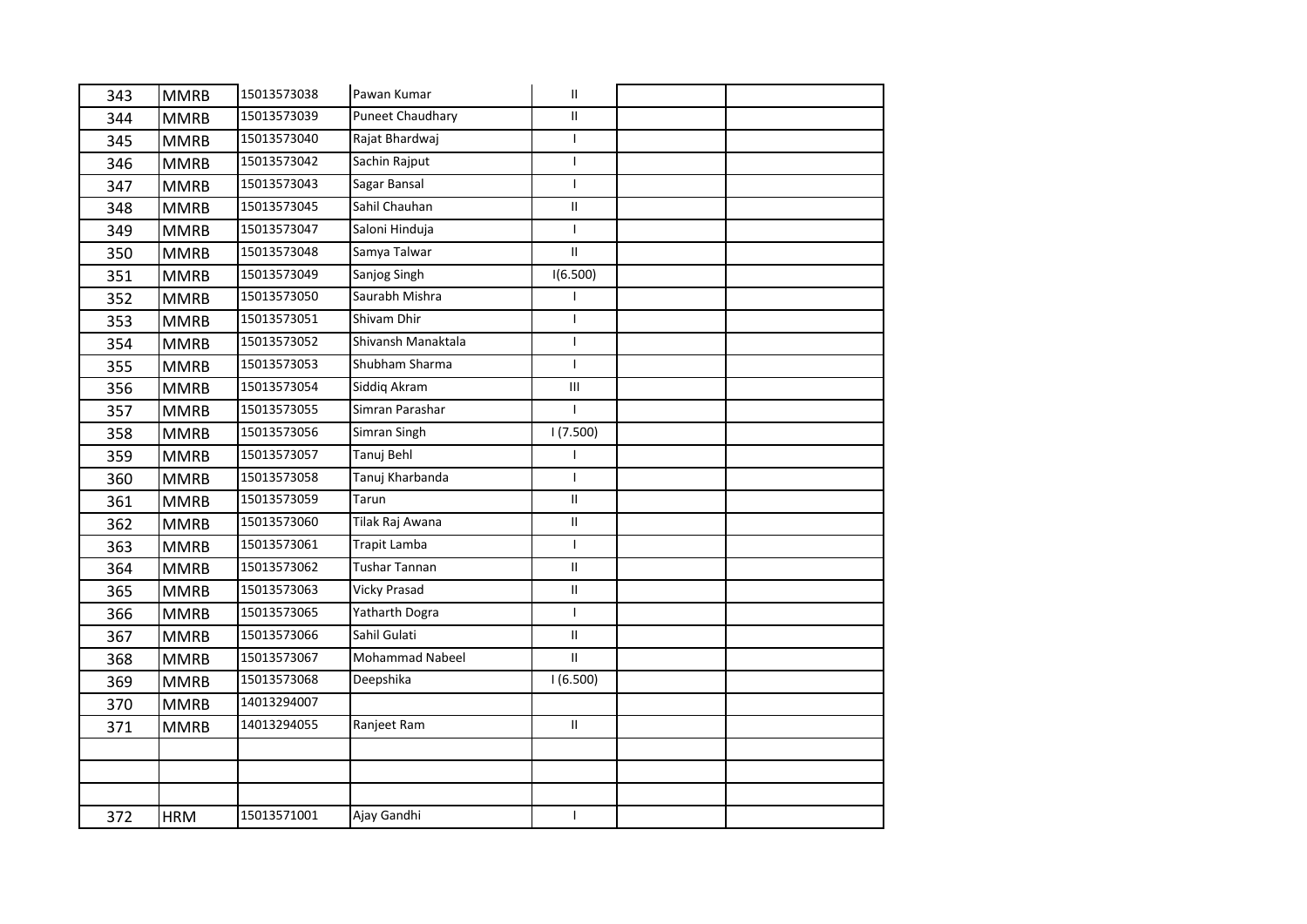| 373 | <b>HRM</b> | 15013571002 | Akriti Gupta            | $\mathbf{I}$               |  |
|-----|------------|-------------|-------------------------|----------------------------|--|
| 374 | <b>HRM</b> | 15013571003 | Akshay Awasthi          | $\mathsf{I}$               |  |
| 375 | <b>HRM</b> | 15013571004 | Akshita Ale             | $\mathsf{I}$               |  |
| 376 | <b>HRM</b> | 15013571005 | Aman Batra              | $\mathbf H$                |  |
| 377 | <b>HRM</b> | 15013571007 | Anam Manocha            | $\mathsf{I}$               |  |
| 378 | <b>HRM</b> | 15013571008 | Ananthu N S             | $\mathbf{I}$               |  |
| 379 | <b>HRM</b> | 15013571009 | Ankit Bisht             | $\mathbf{I}$               |  |
| 380 | <b>HRM</b> | 15013571010 | Ankit Gupta             | $\mathbf{I}$               |  |
| 381 | <b>HRM</b> | 15013571011 | Anmol Gulati            | 1(6.530)                   |  |
| 382 | <b>HRM</b> | 15013571013 | Astha Jain              | $\overline{\mathsf{H}}$    |  |
| 383 | <b>HRM</b> | 15013571014 | Barkha Khowal           | $\mathbf{I}$               |  |
| 384 | <b>HRM</b> | 15013571015 | Bhakti Chadha           | $\mathbf{I}$               |  |
| 385 | <b>HRM</b> | 15013571016 | <b>Bahavesh Chandel</b> | $\mathbf{I}$               |  |
| 386 | <b>HRM</b> | 15013571017 | Chaahat Bhatia          | $\mathbf{I}$               |  |
| 387 | <b>HRM</b> | 15013571019 | Diksha Gupta            | $\mathsf{I}$               |  |
| 388 | <b>HRM</b> | 15013571020 | Dinesh Lohia            | $\mathbf{I}$               |  |
| 389 | <b>HRM</b> | 15013571021 | Divya Gupta             | T                          |  |
| 390 | <b>HRM</b> | 15013571022 | Gaurang Sahu            | $\mathbf{I}$               |  |
| 391 | <b>HRM</b> | 15013571023 | Gaurav Ahlawat          | III                        |  |
| 392 | <b>HRM</b> | 15013571024 | <b>Gurpreet Singh</b>   | T                          |  |
| 393 | <b>HRM</b> | 15013571025 | Harsh Chopra            | $\mathbf{H}$               |  |
| 394 | <b>HRM</b> | 15013571026 | Harshita Nayyar         | $\mathbf{I}$               |  |
| 395 | <b>HRM</b> | 15013571027 | Himanshu                | $\mathbf{I}$               |  |
| 396 | <b>HRM</b> | 15013571028 | Himanshu Chauhan        | $\mathbf H$                |  |
| 397 | <b>HRM</b> | 15013571029 | Himanshu Saini          | $\mathbf{I}$               |  |
| 398 | <b>HRM</b> | 15013571030 | <b>Hitesh Kumar</b>     | $\mathbf H$                |  |
| 399 | <b>HRM</b> | 15013571031 | Hiteshika Arora         | $\mathsf{I}$               |  |
| 400 | <b>HRM</b> | 15013571032 | Ilakshi Talwar          | $\mathsf{I}$               |  |
| 401 | <b>HRM</b> | 15013571033 | Ishan Gandhi            | $\mathbf{I}$               |  |
| 402 | <b>HRM</b> | 15013571034 | Jahnvi Khanna           | $\mathsf{I}$               |  |
| 403 | <b>HRM</b> | 15013571035 | Jatin Pruthi            | $\mathbf{I}$               |  |
| 404 | <b>HRM</b> | 15013571036 | Jigyasa Thadani         | $\mathbf{I}$               |  |
| 405 | <b>HRM</b> | 15013571038 | Kartikeya Behl          | $\ensuremath{\mathsf{II}}$ |  |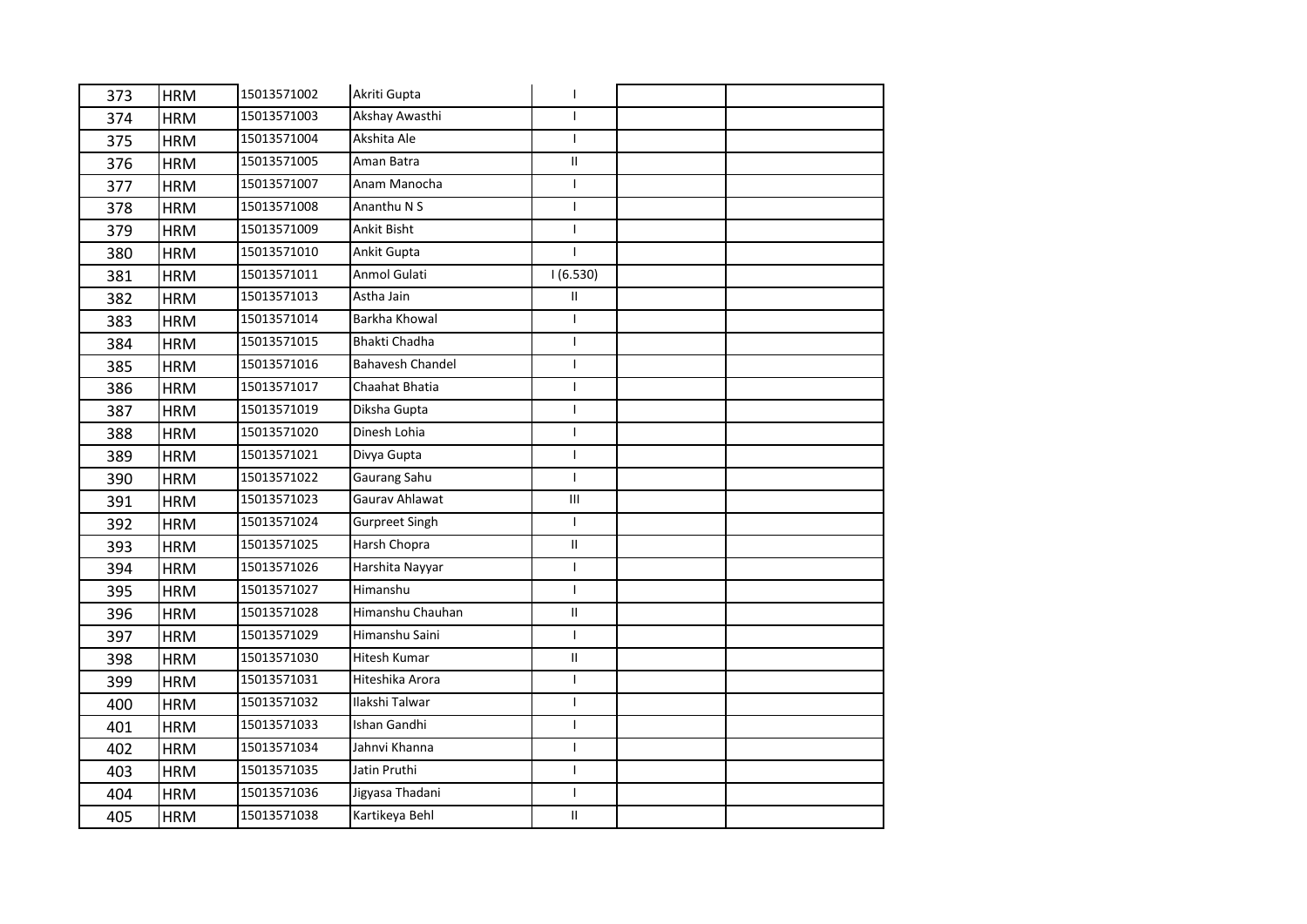| 406 | <b>HRM</b> | 15013571039 | Khushboo               | I             |  |
|-----|------------|-------------|------------------------|---------------|--|
| 407 | <b>HRM</b> | 15013571040 | Krishnaa Majumdar      | $\mathsf{L}$  |  |
| 408 | <b>HRM</b> | 15013571041 | Mamta Marasini         | $\mathbf{I}$  |  |
| 409 | <b>HRM</b> | 15013571042 | Manan Khanna           | $\mathbf{II}$ |  |
| 410 | <b>HRM</b> | 15013571043 | Mandeep Solanki        | $\mathbf{I}$  |  |
| 411 | <b>HRM</b> | 15013571044 | Mannan Rahis           | $\mathbf{I}$  |  |
| 412 | <b>HRM</b> | 15013571045 | Medha Rawat            | Ш.            |  |
| 413 | <b>HRM</b> | 15013571046 | Meghna Tikoo           | $\mathbf{I}$  |  |
| 414 | <b>HRM</b> | 15013571047 | Mohd. Kaif             | T             |  |
| 415 | <b>HRM</b> | 15013571049 | Namrata Sharma         | 1(7.470)      |  |
| 416 | <b>HRM</b> | 15013571052 | Nivedita Behl          | T             |  |
| 417 | <b>HRM</b> | 15013571053 | P.V.K. Pranav          | $\mathbf{I}$  |  |
| 418 | <b>HRM</b> | 15013571054 | Pallav Sharma          | Ш             |  |
| 419 | <b>HRM</b> | 15013571055 | Paras Arora            | $\mathsf{I}$  |  |
| 420 | <b>HRM</b> | 15013571056 | Prabjot Kaur           | $\mathsf{I}$  |  |
| 421 | <b>HRM</b> | 15013571057 | Pragya Aneja           | $\mathbf{I}$  |  |
| 422 | <b>HRM</b> | 15013571058 | Prakriti Batra         | 1(7.000)      |  |
| 423 | <b>HRM</b> | 15013571059 | Pranjal Gupta          | T             |  |
| 424 | <b>HRM</b> | 15013571061 | Praujwal Sadh          | $\mathbf{I}$  |  |
| 425 | <b>HRM</b> | 15013571062 | Priyank Sharma         | Ш.            |  |
| 426 | <b>HRM</b> | 15013571063 | Puru Mahajan           | L             |  |
| 427 | <b>HRM</b> | 15013571064 | Raghav Kapoor          | Ш.            |  |
| 428 | <b>HRM</b> | 15013571066 | Rinki Kumari           | $\mathsf{I}$  |  |
| 429 | <b>HRM</b> | 15013571067 | Sakshi Gupta           | $\mathbf{I}$  |  |
| 430 | <b>HRM</b> | 15013571068 | Sameer Yadav           | II(5.500)     |  |
| 431 | <b>HRM</b> | 15013571069 | Samrat Singh Shekhawat | $\mathbf{H}$  |  |
| 432 | <b>HRM</b> | 15013571070 | Sanchit Ahuja          | $\mathsf{I}$  |  |
| 433 | <b>HRM</b> | 15013571071 | Sanskriti Negi         | $\mathbf{I}$  |  |
| 434 | <b>HRM</b> | 15013571072 | Shilpy Tiwari          | L             |  |
| 435 | <b>HRM</b> | 15013571073 | Shweta                 | $\mathsf{I}$  |  |
| 436 | <b>HRM</b> | 15013571074 | Siddhant Gupta         | $\mathbf{I}$  |  |
| 437 | <b>HRM</b> | 15013571075 | Siddharth Singh        | $\mathbf{II}$ |  |
| 438 | <b>HRM</b> | 15013571076 | Simran Goyal           | $\mathbf H$   |  |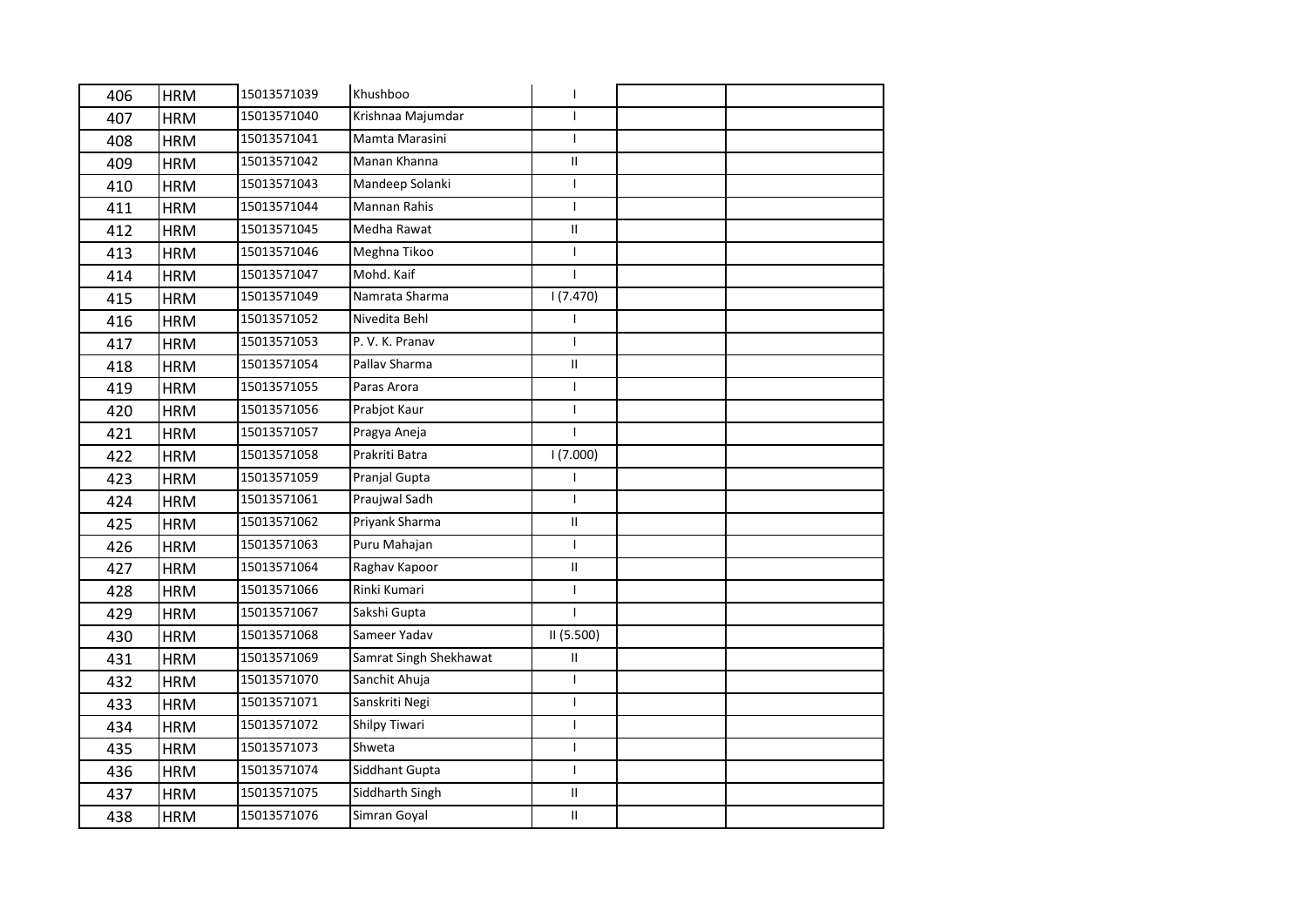| 439 | <b>HRM</b> | 15013571077 | Simran Jethani        | $\mathbf{I}$              |  |
|-----|------------|-------------|-----------------------|---------------------------|--|
| 440 | <b>HRM</b> | 15013571078 | Sonam Agrahari        | $\mathbf{I}$              |  |
| 441 | <b>HRM</b> | 15013571079 | Sourabh Malik         | $\mathbf{I}$              |  |
| 442 | <b>HRM</b> | 15013571080 | Srishti Arora         | $\mathsf{I}$              |  |
| 443 | <b>HRM</b> | 15013571081 | <b>Sunny Malik</b>    | П.                        |  |
| 444 | <b>HRM</b> | 15013571082 | Tanish Pruthi         | II(6.000)                 |  |
| 445 | <b>HRM</b> | 15013571084 | Twinkle Chadha        | $\mathbf{I}$              |  |
| 446 | <b>HRM</b> | 15013571085 | Vaishali Paul         | $\mathbf{II}$             |  |
| 447 | <b>HRM</b> | 15013571086 | Varun Singh           | III (4.970)               |  |
| 448 | <b>HRM</b> | 15013571087 | Vishal Bidhuri        | $\rm H$                   |  |
| 449 | <b>HRM</b> | 15013571088 | Yasha Sharma          | $\mathsf{I}$              |  |
| 450 | <b>HRM</b> | 15013571089 | Yatin Yadav           | $\mathbf{I}$              |  |
| 451 | <b>HRM</b> | 15013571090 | Pankaj Kashyap        | II(6.030)                 |  |
| 452 | <b>HRM</b> | 14013293043 | Raj Kumar             | $\mathbf{H}$              |  |
|     |            |             |                       |                           |  |
|     |            |             |                       |                           |  |
|     |            |             |                       |                           |  |
| 453 | <b>SME</b> | 15013576001 | A. Arun               | Ш.                        |  |
| 454 | <b>SME</b> | 15013576002 | Aakash Ambrish        | $\mathsf{I}$              |  |
| 455 | <b>SME</b> | 15013576003 | Akash Kumar           | $\ensuremath{\mathsf{H}}$ |  |
| 456 | <b>SME</b> | 15013576005 | Abhishek Aneja        | $\mathbf{I}$              |  |
| 457 | <b>SME</b> | 15013576007 | Akshat Chadha         | $\mathbf{I}$              |  |
| 458 | SME        | 15013576008 | Anmol Gupta           | $\rm H$                   |  |
| 459 | <b>SME</b> | 15013576009 | Anuj Rexwal           | Ш.                        |  |
| 460 | SME        | 15013576010 | Ashish Gupta          | $\mathbf{I}$              |  |
| 461 | <b>SME</b> | 15013576011 | <b>Atul Tanwar</b>    | Ш.                        |  |
| 462 | <b>SME</b> | 15013576012 | Bhavya Kapoor         | $\mathbf{I}$              |  |
| 463 | <b>SME</b> | 15013576013 | Bhavye Sachdeva       | $\mathbf{II}$             |  |
| 464 | SME        | 15013576014 | Chirag Kukreja        | $\mathbf H$               |  |
| 465 | <b>SME</b> | 15013576015 | Deepak Kumar Aggarwal | $\mathbf{I}$              |  |
| 466 | <b>SME</b> | 15013576016 | Dhruv Chauhan         | $\rm H$                   |  |
| 467 | <b>SME</b> | 15013576017 | Dhruv Jain            | $\mathbf{II}$             |  |
| 468 | SME        | 15013576018 | Himani Kalra          | $\mathbf{I}$              |  |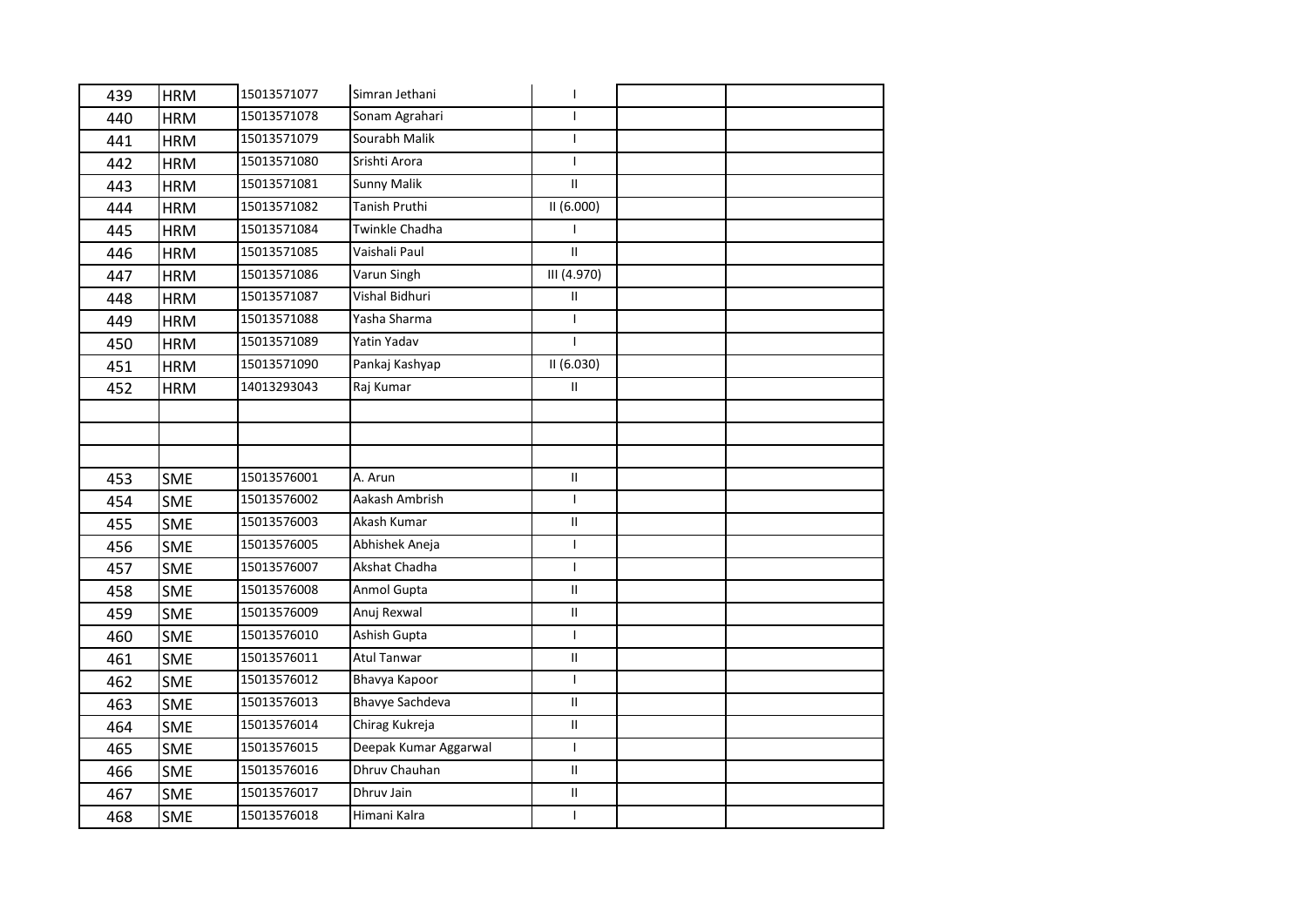| 469 | <b>SME</b> | 15013576019 | Himanshu Dobhal      | $\mathbf H$   |  |
|-----|------------|-------------|----------------------|---------------|--|
| 470 | <b>SME</b> | 15013576020 | Hitesh Mehta         | $\mathbf{I}$  |  |
| 471 | <b>SME</b> | 15013576021 | Ishan Dhir           | $\mathbf{H}$  |  |
| 472 | <b>SME</b> | 15013576024 | Keshav Tanwar        | $\mathbf{H}$  |  |
| 473 | <b>SME</b> | 15013576025 | Kritika Dhuria       | 1(7.470)      |  |
| 474 | <b>SME</b> | 15013576026 | Kunal Nara           | $\mathbf{I}$  |  |
| 475 | <b>SME</b> | 15013576028 | Mahima Puri          | $\mathbf{I}$  |  |
| 476 | <b>SME</b> | 15013576029 | Manik Malhotra       | $\mathbf{I}$  |  |
| 477 | <b>SME</b> | 15013576030 | Mayank Pal           | T             |  |
| 478 | SME        | 15013576031 | Megha Rawat          | $\mathbf{I}$  |  |
| 479 | <b>SME</b> | 15013576032 | Meghna Baid          | $\mathbf{I}$  |  |
| 480 | <b>SME</b> | 15013576033 | Mohd. Shahzeb Sheikh | T             |  |
| 481 | <b>SME</b> | 15013576034 | Monika Kumari        | $\mathbf{H}$  |  |
| 482 | <b>SME</b> | 15013576035 | Mrigya               | $\mathbf{I}$  |  |
| 483 | <b>SME</b> | 15013576036 | Mrinal               | $\mathbf{I}$  |  |
| 484 | <b>SME</b> | 15013576037 | Naman Jain           | $\mathbf{I}$  |  |
| 485 | <b>SME</b> | 15013576038 | Nitin Kumar          | $\mathbf{H}$  |  |
| 486 | <b>SME</b> | 15013576039 | Paras Vinayak        | 1(6.530)      |  |
| 487 | <b>SME</b> | 15013576042 | Radhika Gupta        | $\mathbf{I}$  |  |
| 488 | <b>SME</b> | 15013576043 | Rahul Arora          | $\mathbf{I}$  |  |
| 489 | <b>SME</b> | 15013576044 | Raja Kumar           | $\mathbf{I}$  |  |
| 490 | <b>SME</b> | 15013576046 | Ram Prakash Kanhar   | $\mathbf{I}$  |  |
| 491 | <b>SME</b> | 15013576047 | Rishabh              | $\mathbf{II}$ |  |
| 492 | <b>SME</b> | 15013576050 | Rohin Kapur          | $\mathbf{H}$  |  |
| 493 | <b>SME</b> | 15013576051 | Sachin Chopra        | $\mathbf{I}$  |  |
| 494 | <b>SME</b> | 15013576052 | Sahil Balhara        | $\mathbf{I}$  |  |
| 495 | <b>SME</b> | 15013576053 | Sahil Bansal         | $\mathbf H$   |  |
| 496 | <b>SME</b> | 15013576054 | Sahil Vohra          | $\mathbf{H}$  |  |
| 497 | <b>SME</b> | 15013576055 | Sajal Widge          | $\mathsf{I}$  |  |
| 498 | <b>SME</b> | 15013576057 | Samarth Sood         | $\mathsf{I}$  |  |
| 499 | <b>SME</b> | 15013576058 | Samyak Jain          | $\mathbf{I}$  |  |
| 500 | <b>SME</b> | 15013576059 | Sarad Khater         | T             |  |
| 501 | SME        | 15013576060 | Satyam Kumar         | $\mathbf{I}$  |  |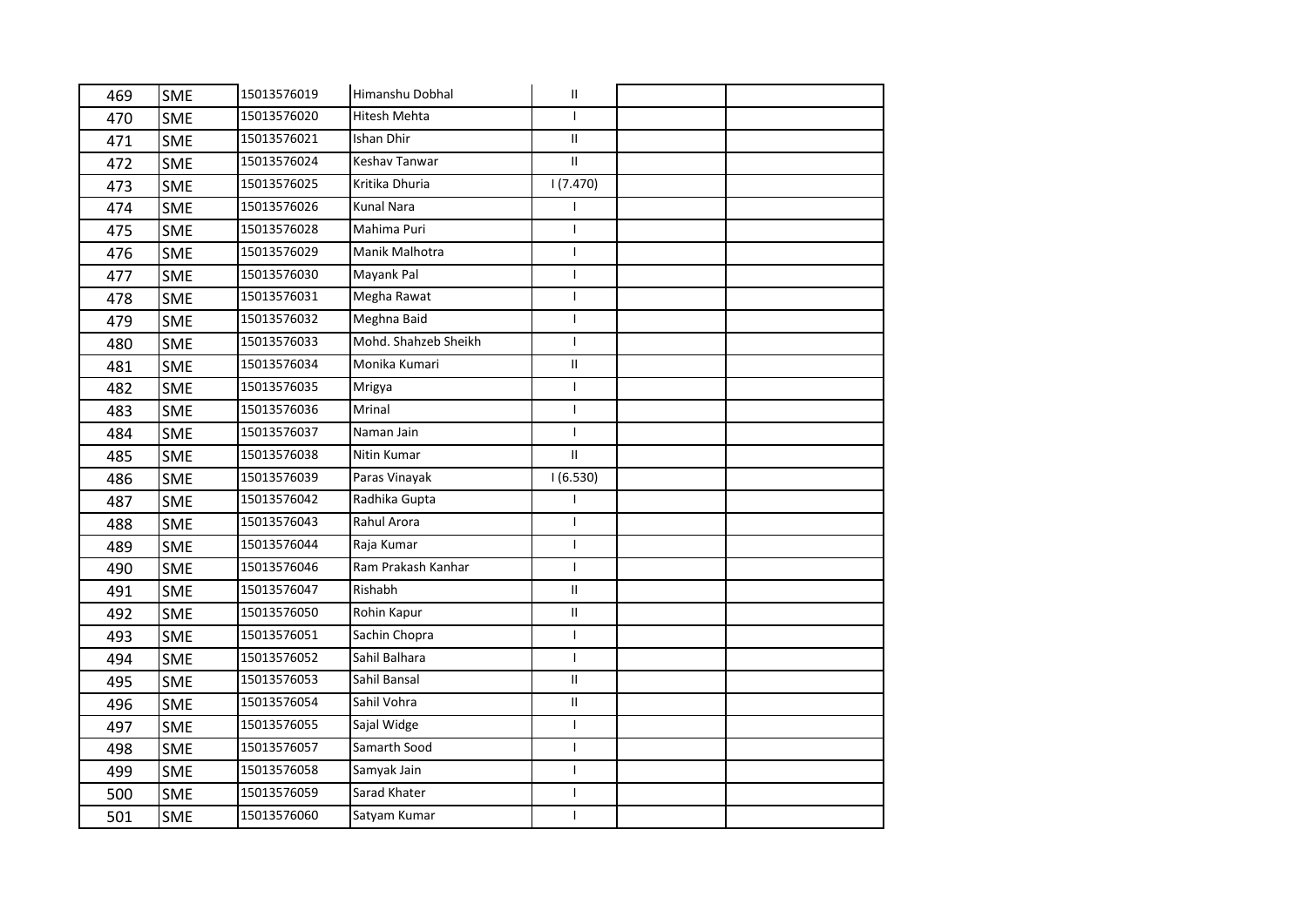| 502 | <b>SME</b> | 15013576061 | Saurabh Bhati         | $\mathbf H$                        |  |
|-----|------------|-------------|-----------------------|------------------------------------|--|
| 503 | <b>SME</b> | 15013576062 | Shiraz Ali            | $\mathbf{II}$                      |  |
| 504 | <b>SME</b> | 15013576063 | Shivam Chadha         | П.                                 |  |
| 505 | SME        | 15013576064 | Shivam Jain           | $\mathsf{I}$                       |  |
| 506 | <b>SME</b> | 15013576066 | Simran                | $\ensuremath{\mathsf{H}}$          |  |
| 507 | <b>SME</b> | 15013576067 | Tanish Choudhary      | $\mathsf{I}$                       |  |
| 508 | <b>SME</b> | 15013576068 | Tarun Kumar           | $\ensuremath{\mathsf{II}}$         |  |
| 509 | SME        | 15013576069 | Tushar Manocha        | $\mathbf{I}$                       |  |
| 510 | <b>SME</b> | 15013576070 | Ujjawal Jain          | Ш.                                 |  |
| 511 | SME        | 15013576071 | Varun Rohtagi         | III (5.030)                        |  |
| 512 | <b>SME</b> | 15013576075 | <b>Rupal Sadh</b>     | $\mathbf{I}$                       |  |
| 513 | <b>SME</b> | 15013576076 | Abhishek Kaushal      | $\mathbf{H}$                       |  |
| 514 | <b>SME</b> | 14013297024 | Medha Kaushik         | Ш.                                 |  |
|     |            |             |                       |                                    |  |
|     |            |             |                       |                                    |  |
|     |            |             |                       |                                    |  |
|     |            |             |                       |                                    |  |
| 515 | MMI        | 15013572001 | Aakash Arora          | II(6.030)                          |  |
| 516 | <b>MMI</b> | 15013572002 | Abhimanyu Dua         | II(5.970)                          |  |
| 517 | <b>MMI</b> | 15013572003 | Abhishek              | $\mathbf{I}$                       |  |
| 518 | MMI        | 15013572005 | Akshit Chawla         | $\mathbf{I}$                       |  |
| 519 | <b>MMI</b> | 15013572006 | Akshita Narang        | $\mathbf{I}$                       |  |
| 520 | MMI        | 15013572009 | Anish Kumar           | $\mathbf{I}$                       |  |
| 521 | <b>MMI</b> | 15013572010 | Ankit Sagar           | Ш.                                 |  |
| 522 | <b>MMI</b> | 15013572014 | Ashish Basist         | $\mathbf{H}$                       |  |
| 523 | MMI        | 15013572015 | Ashis Chhoker         | $\frac{1}{1}$ (6.470)              |  |
| 524 | MMI        | 15013572017 | Ashmeet Kaur          | $\mathbf{I}$                       |  |
| 525 | <b>MMI</b> | 15013572018 | Avinash Kumar         | $\mathbf{I}$                       |  |
| 526 | <b>MMI</b> | 15013572019 | Ayush Harit           | $\ensuremath{\mathsf{III}}\xspace$ |  |
| 527 | <b>MMI</b> | 15013572020 | Ayush Mittal          | $\mathbf{II}$                      |  |
| 528 | MMI        | 15013572023 | Dimanshu Bakshi       | $\mathbf{I}$                       |  |
| 529 | MMI        | 15013572024 | Divyadeep Singh Kohli | Ш                                  |  |
| 530 | <b>MMI</b> | 15013572025 | Gurnur Kaur           | $\mathsf I$                        |  |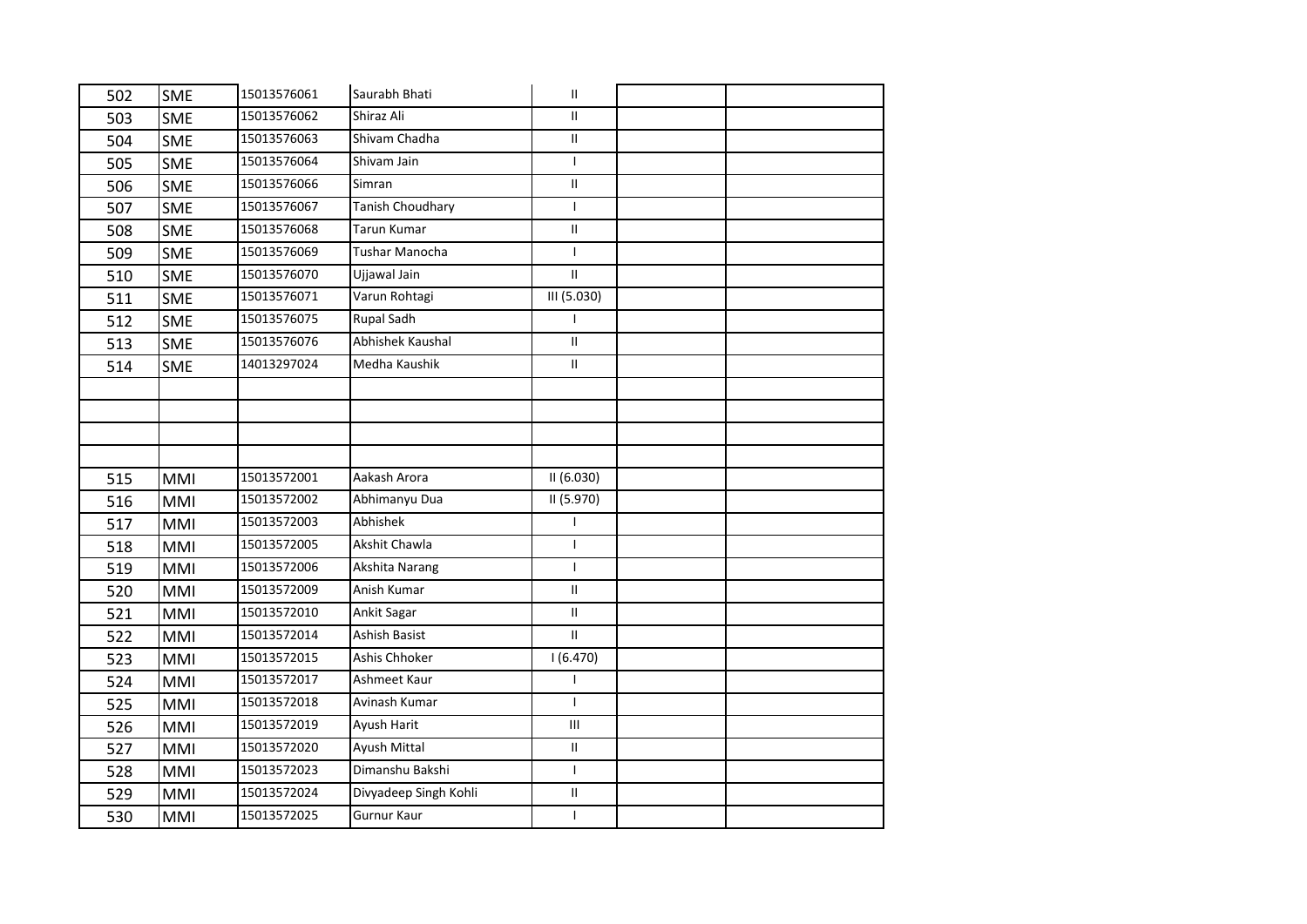| 531 | <b>MMI</b> | 15013572027 | Harshika Arora     | $\mathsf{I}$               |  |
|-----|------------|-------------|--------------------|----------------------------|--|
| 532 | <b>MMI</b> | 15013572028 | Hemlata            | $\mathsf{I}$               |  |
| 533 | <b>MMI</b> | 15013572029 | Jatin Tagra        | $\mathbf{I}$               |  |
| 534 | MMI        | 15013572030 | Kamal Chhabra      | 1(6.500)                   |  |
| 535 | <b>MMI</b> | 15013572031 | Kanika Sharma      | 1(7.470)                   |  |
| 536 | MMI        | 15013572032 | karan Choudhary    | $\mathbf{I}$               |  |
| 537 | <b>MMI</b> | 15013572033 | Karan Parashar     | $\mathbf{H}$               |  |
| 538 | MMI        | 15013572034 | Kartik Kambiri     | $\mathbf{I}$               |  |
| 539 | <b>MMI</b> | 15013572038 | Madhur Verma       | $\mathsf{I}$               |  |
| 540 | <b>MMI</b> | 15013572040 | Mohit Kumar        | $\mathbf{I}$               |  |
| 541 | MMI        | 15013572041 | Mohit Singh        | $\mathsf{L}$               |  |
| 542 | <b>MMI</b> | 15013572042 | Mrinal Kumar       | $\mathbf{I}$               |  |
| 543 | <b>MMI</b> | 15013572043 | Mukesh Kumar       | $\mathbf{I}$               |  |
| 544 | <b>MMI</b> | 15013572044 | Naman Bathla       | $\ensuremath{\mathsf{II}}$ |  |
| 545 | MMI        | 15013572045 | Nishu              | $\ensuremath{\mathsf{II}}$ |  |
| 546 | MMI        | 15013572046 | Nitant Sharma      | $\mathbf{I}$               |  |
| 547 | <b>MMI</b> | 15013572047 | Nitin Nahar        | $\mathbf{II}$              |  |
| 548 | MMI        | 15013572048 | Piyus Trehan       | $\mathbf{I}$               |  |
| 549 | MMI        | 15013572049 | Pranshu Gill       | III (5.030)                |  |
| 550 | <b>MMI</b> | 15013572050 | Rajat Mishra       | П.                         |  |
| 551 | MMI        | 15013572051 | Rishav Dasaur      | $\mathsf{I}$               |  |
| 552 | MMI        | 15013572056 | Sahiba Sachdeva    | $\mathsf{I}$               |  |
| 553 | MMI        | 15013572057 | Shubham Magoo      | $\mathbf{H}$               |  |
| 554 | <b>MMI</b> | 15013572058 | Tushar Kalra       | II(6.000)                  |  |
| 555 | <b>MMI</b> | 15013572059 | Vidhi Malik        | $\mathbf{I}$               |  |
| 556 | MMI        | 15013572060 | Virat Goyal        | $\mathsf{L}$               |  |
| 557 | MMI        | 15013572062 | Yash Agarwal       | $\mathsf{I}$               |  |
| 558 | <b>MMI</b> | 15013572063 | Yatharth Budhiraja | $\mathsf{I}$               |  |
|     |            |             |                    |                            |  |
|     |            |             |                    |                            |  |
|     |            |             |                    |                            |  |
| 559 | <b>MM</b>  | 15013574001 | Aakarsh Mahajan    | $\ensuremath{\mathsf{II}}$ |  |
| 560 | <b>MM</b>  | 15013574002 | Aakash Jain        | $\mathsf{I}$               |  |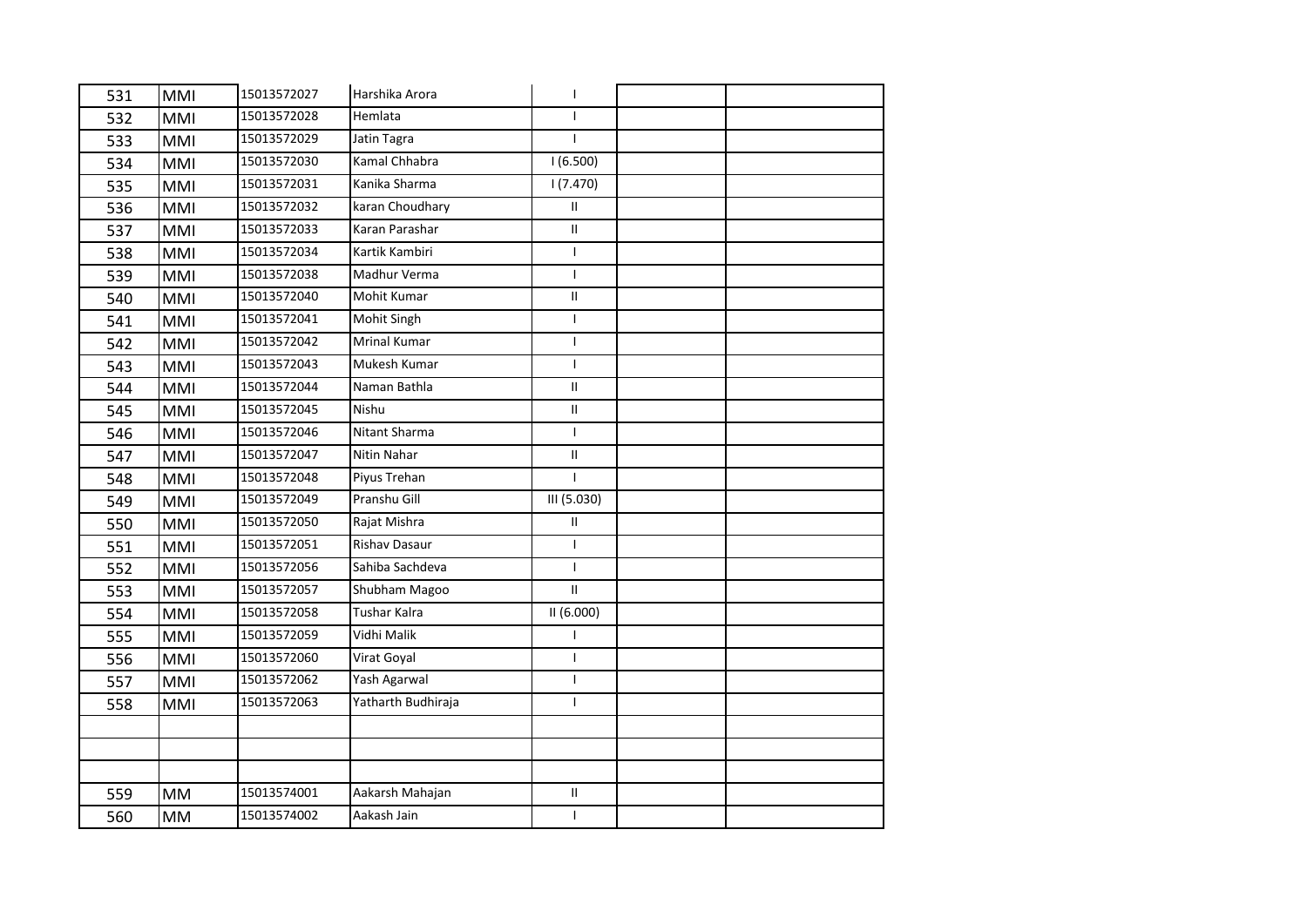| 561 | <b>MM</b> | 15013574005 | Abuzar Raza           | $\mathsf{I}$   |  |
|-----|-----------|-------------|-----------------------|----------------|--|
| 562 | <b>MM</b> | 15013574006 | Aditya Sahni          | $\mathsf{I}$   |  |
| 563 | <b>MM</b> | 15013574009 | Anjali Bisht          | $\mathsf{L}$   |  |
| 564 | <b>MM</b> | 15013574010 | Ankush Choudhary      | III            |  |
| 565 | <b>MM</b> | 15013574011 | Archit Dhasmana       | $\mathsf{I}$   |  |
| 566 | <b>MM</b> | 15013574012 | Arpit Singh Ahluwalia | $\mathbf{I}$   |  |
| 567 | <b>MM</b> | 15013574013 | Arshita Kharwal       | 1(8.000)       |  |
| 568 | <b>MM</b> | 15013574014 | Avinash Arora         |                |  |
| 569 | <b>MM</b> | 15013574015 | Anubhav Satija        | T              |  |
| 570 | <b>MM</b> | 15013574016 | <b>Bharat Taneja</b>  | $\mathbf{I}$   |  |
| 571 | <b>MM</b> | 15013574017 | Deepen Kumar          | $\mathbf{I}$   |  |
| 572 | <b>MM</b> | 15013574019 | Gulshan               | 1(7.030)       |  |
| 573 | <b>MM</b> | 15013574021 | Harshit Singhal       |                |  |
| 574 | <b>MM</b> | 15013574022 | <b>Hemant Singh</b>   | 1(7.470)       |  |
| 575 | <b>MM</b> | 15013574023 | <b>Hritik Gaur</b>    | T              |  |
| 576 | <b>MM</b> | 15013574024 | Inderjeet Yadav       | $\mathbf{I}$   |  |
| 577 | <b>MM</b> | 15013574025 | Kapil Kaushik         | $\mathsf{I}$   |  |
| 578 | <b>MM</b> | 15013574027 | Karan Sabarwal        | L              |  |
| 579 | <b>MM</b> | 15013574029 | Kirti Jawa            | $\mathbf{I}$   |  |
| 580 | <b>MM</b> | 15013574031 | Mahak Sharma          | $\overline{1}$ |  |
| 581 | <b>MM</b> | 15013574032 | Mitali Babbar         | 1(7.470)       |  |
| 582 | <b>MM</b> | 15013574033 | Mohd Adil Kazmi       | T              |  |
| 583 | <b>MM</b> | 15013574034 | <b>Mukul Kumar</b>    | $\mathbf{I}$   |  |
| 584 | <b>MM</b> | 15013574035 | Nandini Panchal       | 1(7.530)       |  |
| 585 | <b>MM</b> | 15013574036 | <b>Nishant Garg</b>   |                |  |
| 586 | <b>MM</b> | 15013574037 | Nishant Kumar         | II(5.530)      |  |
| 587 | <b>MM</b> | 15013574038 | Nitish Kanojia        | $\mathbf{H}$   |  |
| 588 | MM        | 15013574039 | Nivea Sapra           | $\mathbf{I}$   |  |
| 589 | <b>MM</b> | 15013574040 | Pankaj Yadav          | L              |  |
| 590 | <b>MM</b> | 15013574041 | Paras                 | $\mathbf{I}$   |  |
| 591 | <b>MM</b> | 15013574042 | Pradeep Kumar Bharti  | П              |  |
| 592 | <b>MM</b> | 15013574043 | Prakrit Sachdeva      | T              |  |
| 593 | <b>MM</b> | 15013574044 | Pranav Bhatia         | $\mathsf{I}$   |  |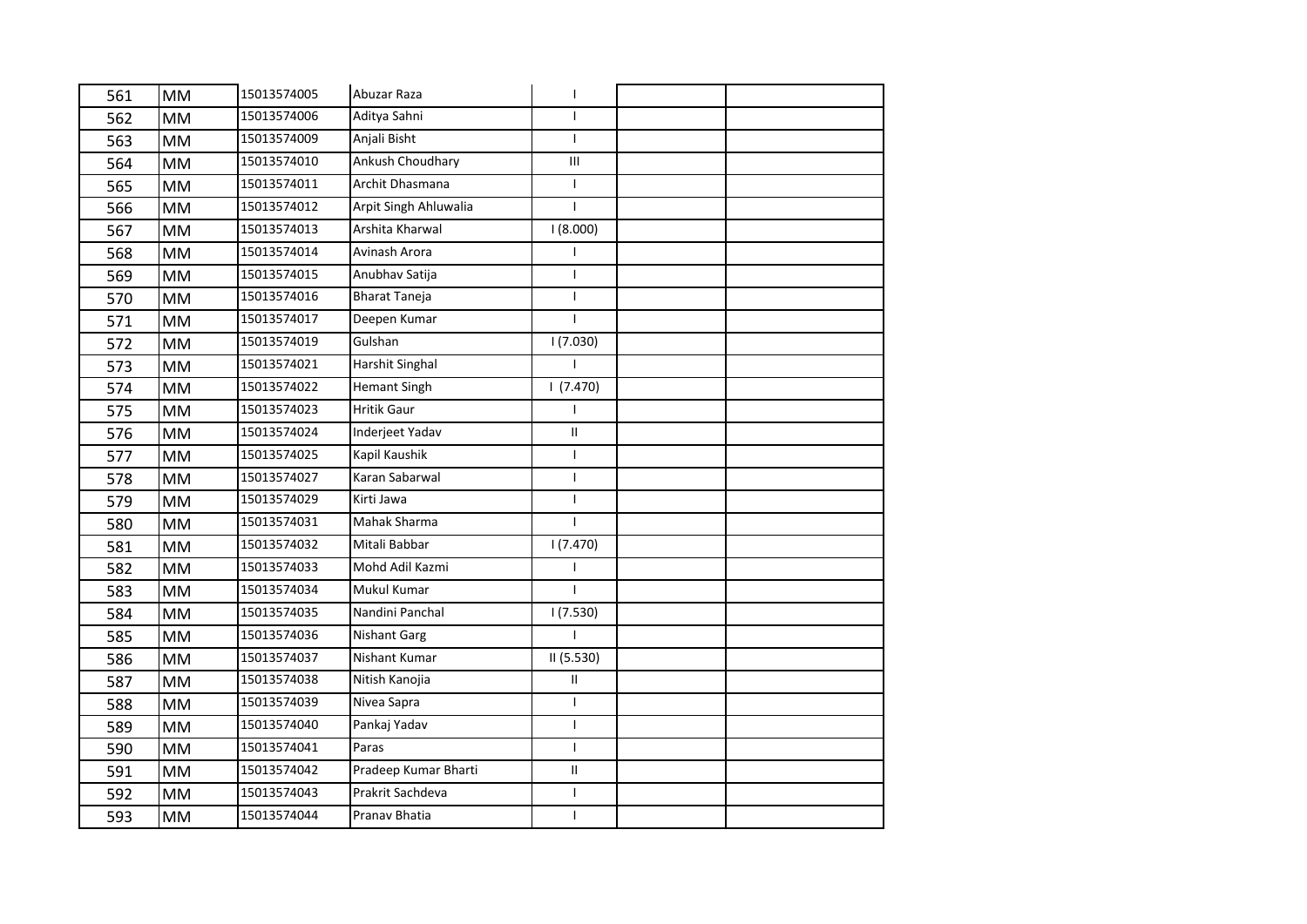| 594 | MM        | 15013574045 | Rahul               | 1(6.470)                   |  |
|-----|-----------|-------------|---------------------|----------------------------|--|
| 595 | <b>MM</b> | 15013574049 | Sahil Singh         | $\mathbf{I}$               |  |
| 596 | <b>MM</b> | 15013574050 | Samay Jaiwal        | Ш                          |  |
| 597 | <b>MM</b> | 15013574051 | Sanaul Mustafa      | 1(7.030)                   |  |
| 598 | <b>MM</b> | 15013574054 | Tanya Singh         | T                          |  |
| 599 | <b>MM</b> | 15013574055 | Tarun Bidhuri       | $\ensuremath{\mathsf{II}}$ |  |
| 600 | <b>MM</b> | 15013574056 | Tripta              | $\mathsf{L}$               |  |
| 601 | <b>MM</b> | 15013574057 | Vikash Yadav        | $\mathsf{I}$               |  |
| 602 | <b>MM</b> | 15013574059 | Yash Rana           | $\mathsf{I}$               |  |
| 603 | <b>MM</b> | 15013574060 | Yash Srivastava     | $\mathsf{I}$               |  |
| 604 | <b>MM</b> | 15013574062 | Yukti Bhimra        | T                          |  |
| 605 | <b>MM</b> | 15013574063 | Gaurav Sachdeva     | $\mathsf{I}$               |  |
| 606 | <b>MM</b> | 14013296007 | Ankit Sharma        | $\mathsf{I}$               |  |
| 607 | <b>MM</b> | 14013296041 | Neha Yadav          | $\ensuremath{\mathsf{H}}$  |  |
|     |           |             |                     |                            |  |
|     |           |             |                     |                            |  |
| 608 | Tou       | 15013577003 | Aishwarya Rai       | $\mathbf{I}$               |  |
| 609 | Tou       | 15013577005 | Akshay Pundir       | $\mathsf{I}$               |  |
| 610 | Tou       | 15013577006 | Alok Kumar          | $\mathbf{I}$               |  |
| 611 | Tou       | 15013577007 | Aman Kumar          | Ш                          |  |
| 612 | Tou       | 15013577008 | Ameed Khan          | T                          |  |
| 613 | Tou       | 15013577009 | Ankit Yadav         | $\mathbf{I}$               |  |
| 614 | Tou       | 15013577010 | Ankita Singh        | $\mathbf{I}$               |  |
| 615 | Tou       | 15013577011 | Anup Ranabhat       | $\mathbf{II}$              |  |
| 616 | Tou       | 15013577012 | Arpan Sharma        | $\mathbf{H}$               |  |
| 617 | Tou       | 15013577013 | Arpit Sharma        | $\mathsf{L}$               |  |
| 618 | Tou       | 15013577014 | Arsh Sharma         | $\mathsf{L}$               |  |
| 619 | Tou       | 15013577015 | <b>Bobby Basist</b> | $\ensuremath{\mathsf{H}}$  |  |
| 620 | Tou       | 15013577018 | Garima Maini        | Ш.                         |  |
| 621 | Tou       | 15013577019 | Gaurav Singhal      | $\mathbf{I}$               |  |
| 622 | Tou       | 15013577020 | Gulzar              | П                          |  |
| 623 | Tou       | 15013577021 | Hanu Harsh Oberoi   | T                          |  |
| 624 | Tou       | 15013577022 | Harshit Kumar       | $\mathbf{I}$               |  |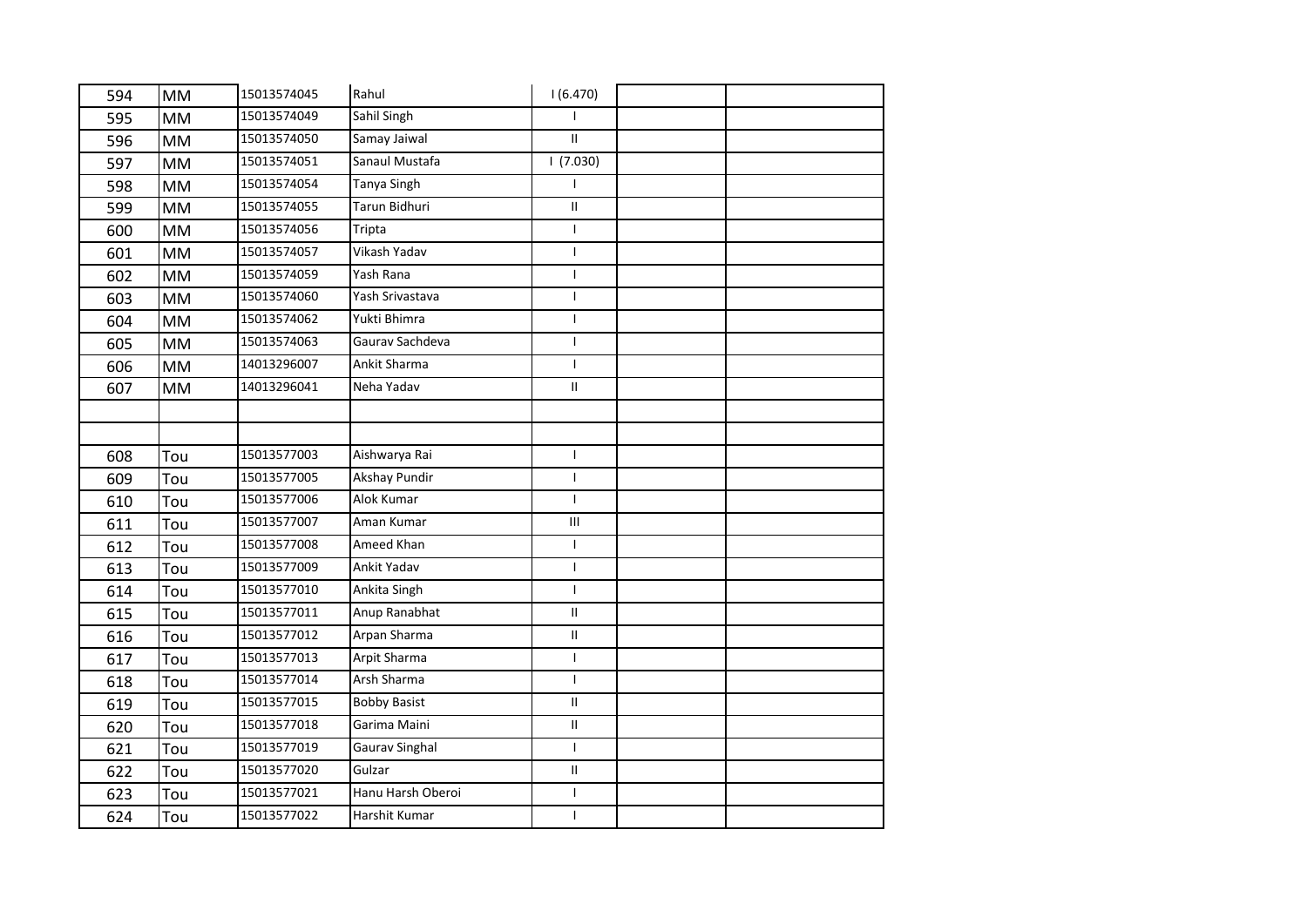| 625 | Tou | 15013577023 | Himanshu Kumar     | $\mathbf{I}$               |            |  |
|-----|-----|-------------|--------------------|----------------------------|------------|--|
| 626 | Tou | 15013577024 | Himanshu Sagar     | II(6.000)                  |            |  |
| 627 | Tou | 15013577026 | Hritik Kukreja     | L                          |            |  |
| 628 | Tou | 15013577027 | Huda Ameen         | Ш                          |            |  |
| 629 | Tou | 15013577028 | Jai Sanan          | $\ensuremath{\mathsf{II}}$ |            |  |
| 630 | Tou | 15013577029 | Kamal Kunal        | $\mathbf{II}$              |            |  |
| 631 | Tou | 15013577030 | <b>Kumar Shanu</b> | II (6.030)                 |            |  |
| 632 | Tou | 15013577031 | Kunal Gulati       | Ш                          |            |  |
| 633 | Tou | 15013577032 | Lalit Sagar        | $\mathbf{H}$               |            |  |
| 634 | Tou | 15013577034 | Mohnish            | $\ensuremath{\mathsf{II}}$ |            |  |
| 635 | Tou | 15013577035 | Nabam Ninung       | $\mathbf{II}$              |            |  |
| 636 | Tou | 15013577036 | Nandita Kochhar    | II (5.970)                 |            |  |
| 637 | Tou | 15013577037 | Nidhika Aggarwal   | 1(7.030)                   |            |  |
| 638 | Tou | 15013577039 | Parvesh Kumar      | T                          |            |  |
| 639 | Tou | 15013577040 | Payal Yadav        | L                          |            |  |
| 640 | Tou | 15013577041 | Pragati Malik      | $\mathbf{II}$              |            |  |
| 641 | Tou | 15013577042 | Pulkit Jhamb       | $\mathbf{I}$               |            |  |
| 642 | Tou | 15013577043 | Rachit Raj Singh   | $\mathbf{II}$              |            |  |
| 643 | Tou | 15013577044 | Rahul Gosain       | $\mathsf{I}$               |            |  |
| 644 | Tou | 15013577045 | Rahul Raj          | $\mathbf{I}$               |            |  |
| 645 | Tou | 15013577046 | Rajat Dutt         | $\mathsf{I}$               |            |  |
| 646 | Tou | 15013577048 | Rohan Rana         | $\mathbf{II}$              |            |  |
| 647 | Tou | 15013577050 | Sarthak Sareen     | $\mathbf{I}$               |            |  |
| 648 | Tou | 15013577051 | Shrivali Singh     | T                          |            |  |
| 649 | Tou | 15013577052 | Shivangi Malkotia  | $\mathbf{I}$               | 01.06.2022 |  |
| 650 | Tou | 15013577053 | Sourabh Kumar      | $\ensuremath{\mathsf{II}}$ |            |  |
| 651 | Tou | 15013577054 | Shivsen Singh      | $\ensuremath{\mathsf{II}}$ |            |  |
| 652 | Tou | 15013577055 | Srishtee Ahuja     | $\mathbf{H}$               |            |  |
| 653 | Tou | 15013577056 | Sumit              | $\mathbf H$                |            |  |
| 654 | Tou | 15013577057 | Sunil Mourya       | Ш                          |            |  |
| 655 | Tou | 15013577059 | Vaibhav Mendiratta | L                          |            |  |
| 656 | Tou | 15013577060 | Vidisha Bhardwaj   | Ш                          |            |  |
| 657 | Tou | 15013577062 | Vishal narayan     | L                          |            |  |